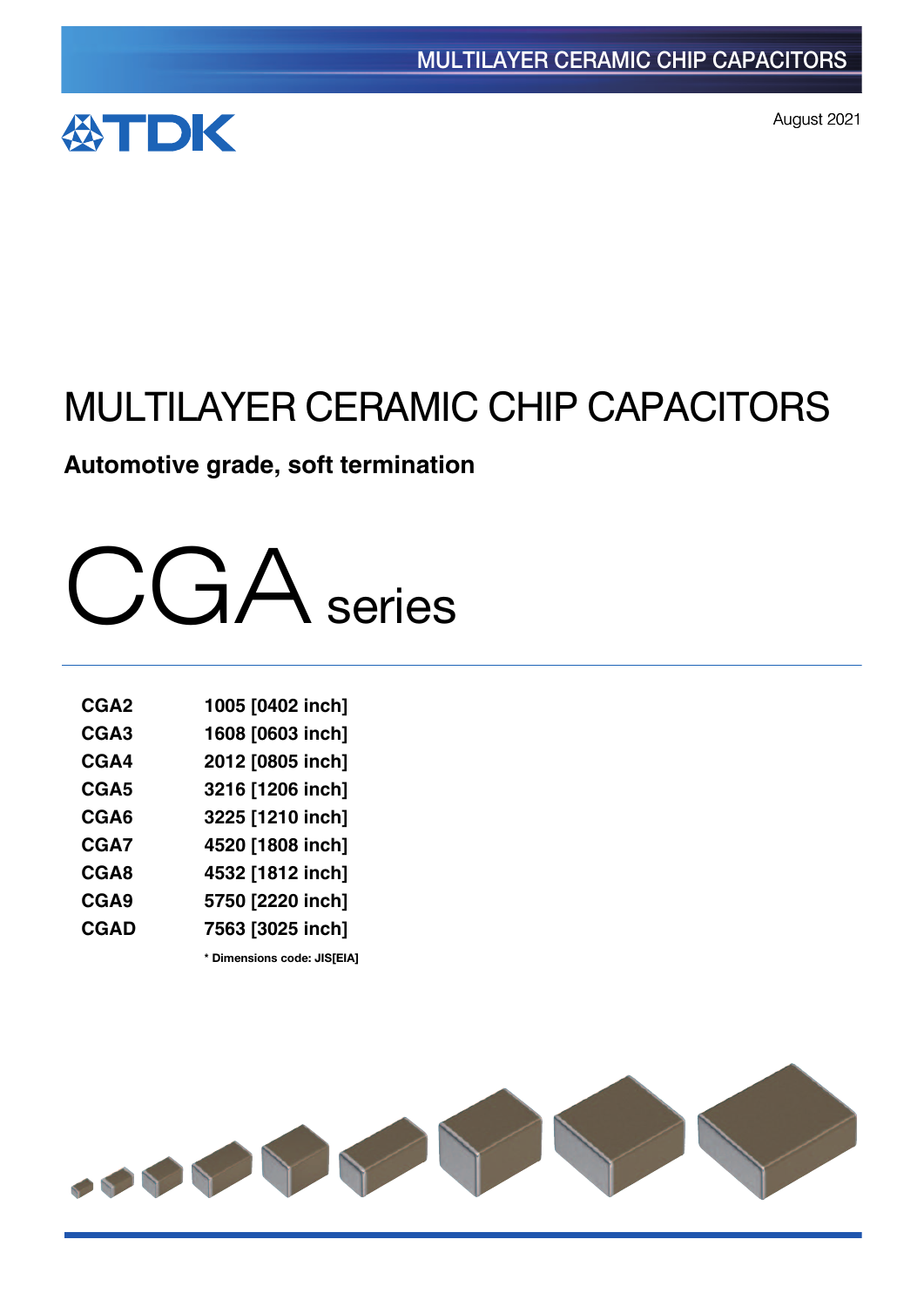# **REMINDERS FOR USING THESE PRODUCTS**

Before using these products, be sure to request the delivery specifications.

# **SAFETY REMINDERS**

Please pay sufficient attention to the warnings for safe designing when using this products.

# **A** REMINDERS

1. The products listed in this specification are intended for use in automotive applications under normal operation and usage conditions. The products are not designed or warranted to meet the requirements of the applications listed below, whose performance and/or quality requires a more stringent level of safety or reliability, or whose failure, malfunction or defect could cause serious damage to society, person or property.

Please understand that we are not responsible for any damage or liability caused by use of the products in any of the applications below or for any other use exceeding the range or conditions set forth in this specification sheet. If you intend to use the products in the applications listed below or if you have special requirements exceeding the range or conditions set forth in this specification, please contact us.

- (1) Aerospace/aviation equipment
- (2) Transportation equipment (electric trains, ships, etc.)
- (3) Medical equipment (excepting Pharmaceutical Affairs Law classification Class1,2)
- (4) Power-generation control equipment
- (5) Atomic energy-related equipment
- (6) Seabed equipment
- (7) Transportation control equipment
- (8) Public information-processing equipment
- (9) Military equipment
- (10) Electric heating apparatus, burning equipment
- (11) Disaster prevention/crime prevention equipment
- (12) Safety equipment
- (13) Other applications that are not considered general-purpose applications

When designing your equipment even for general-purpose applications, you are kindly requested to take into consideration securing protection circuit/device or providing backup circuits in your equipment.

In addition, although the products listed in this specification are intended for use in automotive applications as described above, they are not prohibited to use in general electronic equipment, whose performance and/or quality doesn't require a more stringent level of safety or reliability, or whose failure, malfunction or defect could not cause serious damage to society, person or property. Therefore, the description of this caution will be applied, when the products are used in general electronic equipment under a normal operation and usage conditions.

- 2. We may modify products or discontinue production of a product listed in this catalog without prior notification.
- 3. We provide "Delivery Specification" that explain precautions for the specifications and safety of each product listed in this catalog. We strongly recommend that you exchange these delivery specifications with customers that use one of these products.
- 4. If you plan to export a product listed in this catalog, keep in mind that it may be a restricted item according to the "Foreign Exchange and Foreign Trade Control Law". In such cases, it is necessary to acquire export permission in harmony with this law.
- 5. Any reproduction or transferring of the contents of this catalog is prohibited without prior permission from our company.
- 6. We are not responsible for problems that occur related to the intellectual property rights or other rights of our company or a third party when you use a product listed in this catalog. We do not grant license of these rights.
- 7. This catalog only applies to products purchased through our company or one of our company's official agencies. This catalog does not apply to products that are purchased through other third parties.

Notice: Effective January 2013, TDK will use a new catalog number which adds product thickness and packaging specification detail. This new catalog number should be referenced on all catalog orders going forward, and is not applicable for OEM part number orders.

Please be aware the last five digits of the catalog number will differ from the item description (internal control number) on the product label.

Contact your local TDK Sales representative for more information.

(Example)

| Catalog issued date    | Catalog number        | Item description (on delivery label) |
|------------------------|-----------------------|--------------------------------------|
| Prior to January 2013  | C1608C0G1E103J(080AA) | C1608C0G1E103JT000N                  |
| January 2013 and later | C1608C0G1E103J080AA   | C1608C0G1E103JT000N                  |

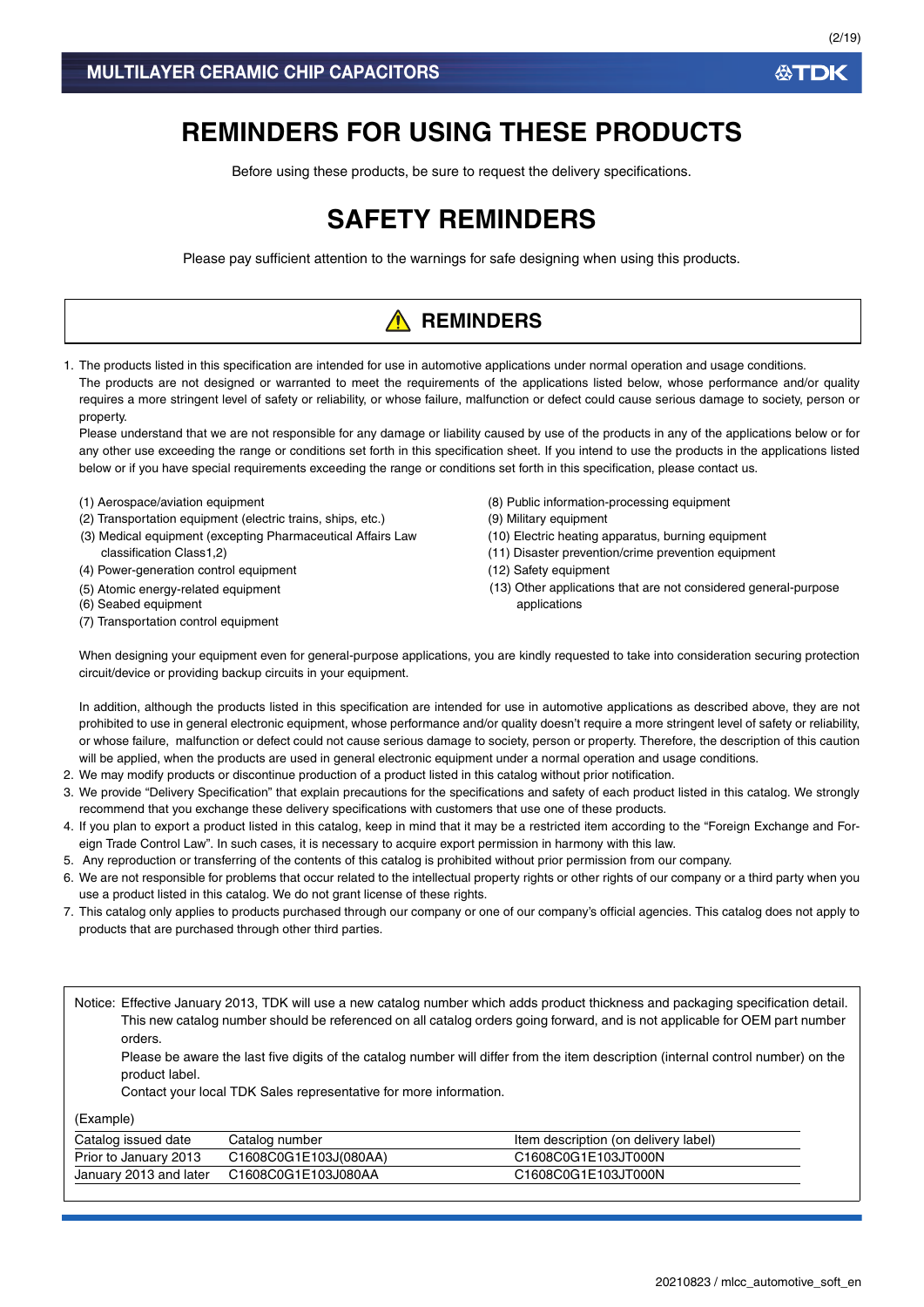# **CGA** series

# Soft termination

Type: CGA2/1005 [0402 inch], CGA3/1608 [0603 inch], CGA4/2012 [0805 inch], CGA5/3216 [1206 inch], CGA6/3225 [1210 inch], CGA7/4520 [1808 inch], CGA8/4532 [1812 inch], CGA9/5750 [2220 inch], CGAD/7563 [3025 inch]

### **■SERIES OVERVIEW**

Soft termination CGA series, automotive grade of TDK's multilayer ceramic chip capacitor, is a product incorporating a conductive resin layer into the terminal electrodes. The resin layer protects the ceramic body from cracks by relieving stress caused by thermal shock and board flexure.

### **■FEATURES**

- High resistance to mechanical stress and thermal shock by resin layers
- X8R and X8L type whose maximum temperature are up to 150°C are available
- C0G type having excellent stable temperature and DC-bias characteristics is also available

**Type L W T B G CGA2** 1.00+0.15,-0.05 0.50+0.10,-0.05 0.50+0.10,-0.05 0.10 min. 0.30 min. **CGA3** 1.60+0.20,-0.10 0.80+0.15,-0.10 0.80+0.15,-0.10 0.20 min. 0.30 min. **CGA4** 2.00+0.45,-0.20 1.25+0.25,-0.20 1.25+0.25,-0.20 0.20 min. 0.50 min. **CGA5** 3.20+0.40,-0.20 1.60+0.30,-0.20 1.60+0.30,-0.20 0.20 min. 1.00 min.

**CGA6** 3.20+0.50,-0.40 2.50±0.30 2.50±0.30 0.20 min. **CGA7** 4.50+0.50,-0.40 2.00+0.30,-0.20 1.30±0.20 0.20 min. **CGA8** 4.50+0.50,-0.40 3.20±0.40 2.50±0.30 0.20 min. **CGA9** 5.70+0.50,-0.40 5.00±0.40 2.50±0.30 0.20 min. **CGAD**  $7.50 \pm 0.50$   $6.30 \pm 0.50$   $2.50$  max.  $0.30$  min. —

• AEC-Q200 compliant

### **■APPLICATIONS**

- Fail-safe design for battery line
- Prevention of ceramic element crack by board bending
- Prevention of solder crack by thermal shock
- Equipment such as mobile devices and smart key having a high possibility of drop

### **■SHAPE & DIMENSIONS ■TERMINAL ELECTRODE STRUCTURES**

General type Soft termination



3-layer structure of Cu, Ni and Sn.

Dimensions in mm

4-layer structure including conductive resin layer.

t Please be sure to request delivery specifications that provide further details on the features and specifications of the products for proper and safe use. Please note that the contents may change without any prior notice due to reasons such as upgrading.

(3/19)

∰TDK





|   | Body length             |
|---|-------------------------|
| W | Body width              |
| т | Body height             |
| R | <b>Terminal width</b>   |
| G | <b>Terminal spacing</b> |
|   |                         |

Dimensional tolerances are typical values.

|   | Body width            |
|---|-----------------------|
|   | Body height           |
| R | <b>Terminal width</b> |
| G | Terminal spacing      |
|   |                       |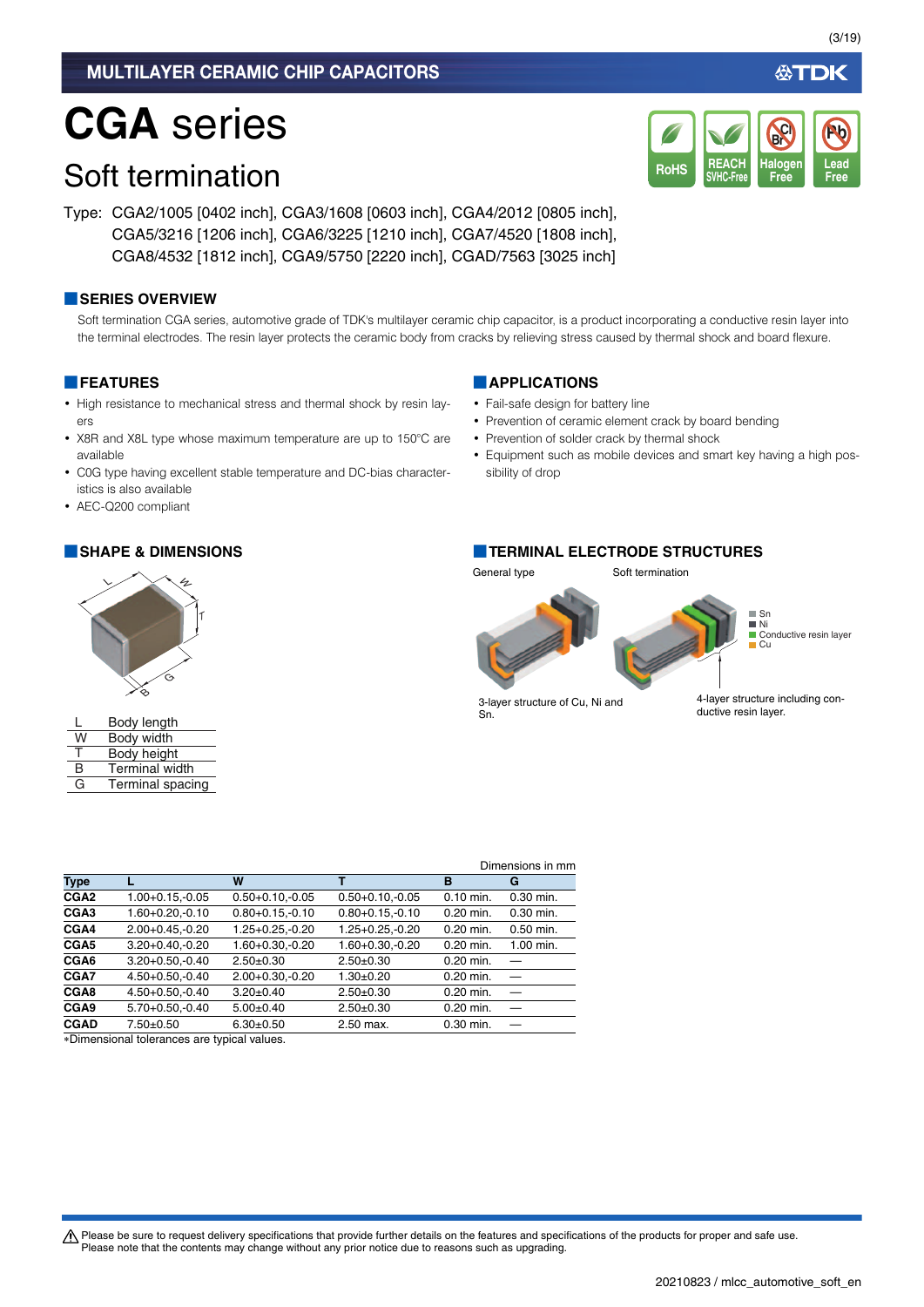### **■CATALOG NUMBER CONSTRUCTION**

|  |  | $\mid$ CGA $\mid$ 6 $\mid$ P $\mid$ 3 $\mid$ X7R $\mid$ 1E $\mid$ 226 $\mid$ M $\mid$ 250 $\mid$ A $\mid$ E $\mid$ |  |  |  |
|--|--|--------------------------------------------------------------------------------------------------------------------|--|--|--|
|  |  | (1) (2) (3) (4) (5) (6) (7) (8) (9) (10) (11)                                                                      |  |  |  |

(1) Series

### (2) Dimensions L x W (mm)

| <b>EIA</b> | Length | Width | <b>Terminal width</b> |
|------------|--------|-------|-----------------------|
| CC0402     | 1.00   | 0.50  | 0.10                  |
| CC0603     | 1.60   | 0.80  | 0.20                  |
| CC0805     | 2.00   | 1.25  | 0.20                  |
| CC1206     | 3.20   | 1.60  | 0.20                  |
| CC1210     | 3.20   | 2.50  | 0.20                  |
| CC1808     | 4.50   | 2.00  | 0.20                  |
| CC1812     | 4.50   | 3.20  | 0.20                  |
| CC2220     | 5.70   | 5.00  | 0.20                  |
| CC3025     | 7.50   | 6.30  | 0.30                  |
|            |        |       |                       |

### (3) Thickness code

| Code                    | <b>Thickness</b>  |
|-------------------------|-------------------|
| B                       | $0.50$ mm         |
| $\overline{c}$          | $0.60$ mm         |
| $\overline{\mathsf{E}}$ | $0.80$ mm         |
| $\overline{F}$          | $0.85$ mm         |
| H                       | $1.15 \text{ mm}$ |
| J                       | 1.25 mm           |
| K                       | 1.30 mm           |
| ī                       | $1.60$ mm         |
| M                       | 2.00 mm           |
| N                       | 2.30 mm           |
| P                       | 2.50 mm           |

### (4) Voltage condition for life test

| Symbol | Condition          |
|--------|--------------------|
|        | $1 \times R$ V     |
| 2      | $2 \times R V$     |
| 3      | $1.5 \times R$ .V. |
|        | $1.2 \times$ RV    |

### (5) Temperature characteristics

| Temperature<br>characteristics | Temperature coefficient<br>or capacitance change | Temperature range         |
|--------------------------------|--------------------------------------------------|---------------------------|
| C <sub>0</sub> G               | $0\pm30$ ppm/ $\degree$ C                        | $-55$ to $+125^{\circ}$ C |
| X7R                            | ±15%                                             | $-55$ to $+125^{\circ}$ C |
| X7S                            | ±22%                                             | $-55$ to $+125^{\circ}$ C |
| X7T                            | $+22,-33%$                                       | $-55$ to $+125^{\circ}$ C |
| X8R                            | ±15%                                             | $-55$ to $+150^{\circ}$ C |
| X <sub>8</sub> L               | $+15, -40%$                                      | $-55$ to $+150^{\circ}$ C |
|                                |                                                  |                           |

(6) Rated voltage (DC)

| $\sqrt{-1}$    | , - די פי    |
|----------------|--------------|
| Code           | Voltage (DC) |
| 0J             | 6.3V         |
| 1A             | 10V          |
| 1 <sup>C</sup> | 16V          |
| 1E             | 25V          |
| 1V             | 35V          |
| 1H             | 50V          |
| 2A             | 100V         |
| 2E             | 250V         |
| 2W             | 450V         |
| 2J             | 630V         |
| 3A             | 1000V        |
| 3D             | 2000V        |
| 3F             | 3000V        |
|                |              |

(7) Nominal capacitance (pF)

The capacitance is expressed in three digit codes and in units of pico Farads (pF). The first and second digits identify the first and second significant figures of the capacitance. The third digit identifies the multiplier. R designates a decimal point.

 $(Example)$ OR5 = 0.5pF  $101 = 100pF$  $225 = 2,200,000pF = 2.2\mu F$ 

### (8) Capacitance tolerance

| Code | Tolerance |  |
|------|-----------|--|
| . I  | ±5%       |  |
| ĸ    | ±10%      |  |
| M    | ±20%      |  |

### (9) Thickness

| Code | <b>Thickness</b>  |  |
|------|-------------------|--|
| 050  | $0.50$ mm         |  |
| 060  | $0.60$ mm         |  |
| 080  | $0.80$ mm         |  |
| 085  | $0.85$ mm         |  |
| 115  | $1.15 \text{ mm}$ |  |
| 125  | 1.25 mm           |  |
| 130  | 1.30 mm           |  |
| 160  | 1.60 mm           |  |
| 200  | 2.00 mm           |  |
| 230  | 2.30 mm           |  |
| 250  | $2.50$ mm         |  |

### (10) Packaging style

| Code | <b>Style</b>           |  |
|------|------------------------|--|
| A    | 178mm reel, 4mm pitch  |  |
| B    | 178mm reel, 2mm pitch  |  |
| к    | 178mm reel, 8mm pitch  |  |
|      | 330mm reel, 12mm pitch |  |

### (11) Special reserved code

| Code | Description      |
|------|------------------|
|      | Soft termination |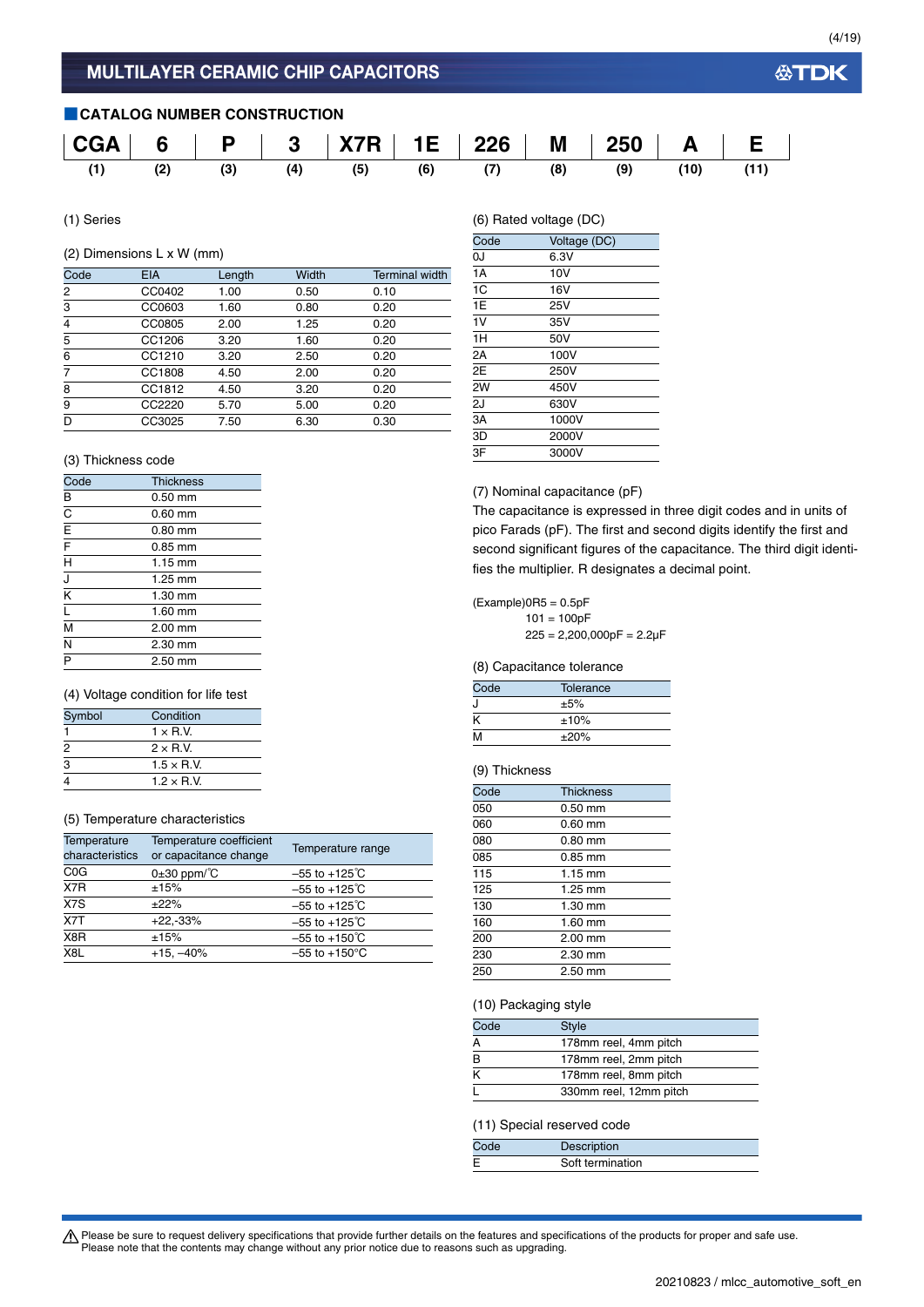### **公TDK**

### **Capacitance range chart CGA2/1005 [0402 inch]**

| Capacitance        |      | COG               |             |             |                         | X7R         |                         | X7S                     |             |              |             | X8R         |                         |
|--------------------|------|-------------------|-------------|-------------|-------------------------|-------------|-------------------------|-------------------------|-------------|--------------|-------------|-------------|-------------------------|
| (pF)               | Code | 2A<br>(100V)      | 1H<br>(50V) | 1H<br>(50V) | 1 <sub>V</sub><br>(35V) | 1E<br>(25V) | 1 <sup>C</sup><br>(16V) | 1 <sub>C</sub><br>(16V) | 1A<br>(10V) | 2A<br>(100V) | 1H<br>(50V) | 1E<br>(25V) | 1 <sub>C</sub><br>(16V) |
| 100                | 101  |                   |             |             |                         |             |                         |                         |             |              |             |             |                         |
| 150                | 151  |                   |             |             |                         |             |                         |                         |             |              |             |             |                         |
| 220                | 221  |                   |             |             |                         |             |                         |                         |             |              |             |             |                         |
| 330                | 331  |                   |             |             |                         |             |                         |                         |             |              |             |             |                         |
| 470                | 471  |                   |             |             |                         |             |                         |                         |             |              |             |             |                         |
| 680                | 681  |                   |             |             |                         |             |                         |                         |             |              |             |             |                         |
| 1,000              | 102  |                   |             |             |                         |             |                         |                         |             |              |             |             |                         |
| 1,500              | 152  |                   |             |             |                         |             |                         |                         |             |              |             |             |                         |
| 2,200              | 222  |                   |             |             |                         |             |                         |                         |             |              |             |             |                         |
| 3,300              | 332  |                   |             |             |                         |             |                         |                         |             |              |             |             |                         |
| 4,700              | 472  |                   |             |             |                         |             |                         |                         |             |              |             |             |                         |
| 6,800              | 682  |                   |             |             |                         |             |                         |                         |             |              |             |             |                         |
| 10,000             | 103  |                   |             |             |                         |             |                         |                         |             |              |             |             |                         |
| 15,000             | 153  |                   |             |             |                         |             |                         |                         |             |              |             |             |                         |
| 22,000             | 223  |                   |             |             |                         |             |                         |                         |             |              |             |             |                         |
| 33,000             | 333  |                   |             |             |                         |             |                         |                         |             |              |             |             |                         |
| 47,000             | 473  |                   |             |             |                         |             |                         |                         |             |              |             |             |                         |
| 100,000            | 104  |                   |             |             |                         |             |                         |                         |             |              |             |             |                         |
| 220,000            | 224  |                   |             |             |                         |             |                         |                         |             |              |             |             |                         |
| 470,000            | 474  |                   |             |             |                         |             |                         |                         |             |              |             |             |                         |
| Standard thicknose |      | $0.50 \text{ mm}$ |             |             |                         |             |                         |                         |             |              |             |             |                         |

Standard thickness **6.50 mm** 

**Background gray: These products are not recommended for new designs.** 

■ For details such as the catalog numbers, please refer to the capacitance range table on page 11 and after.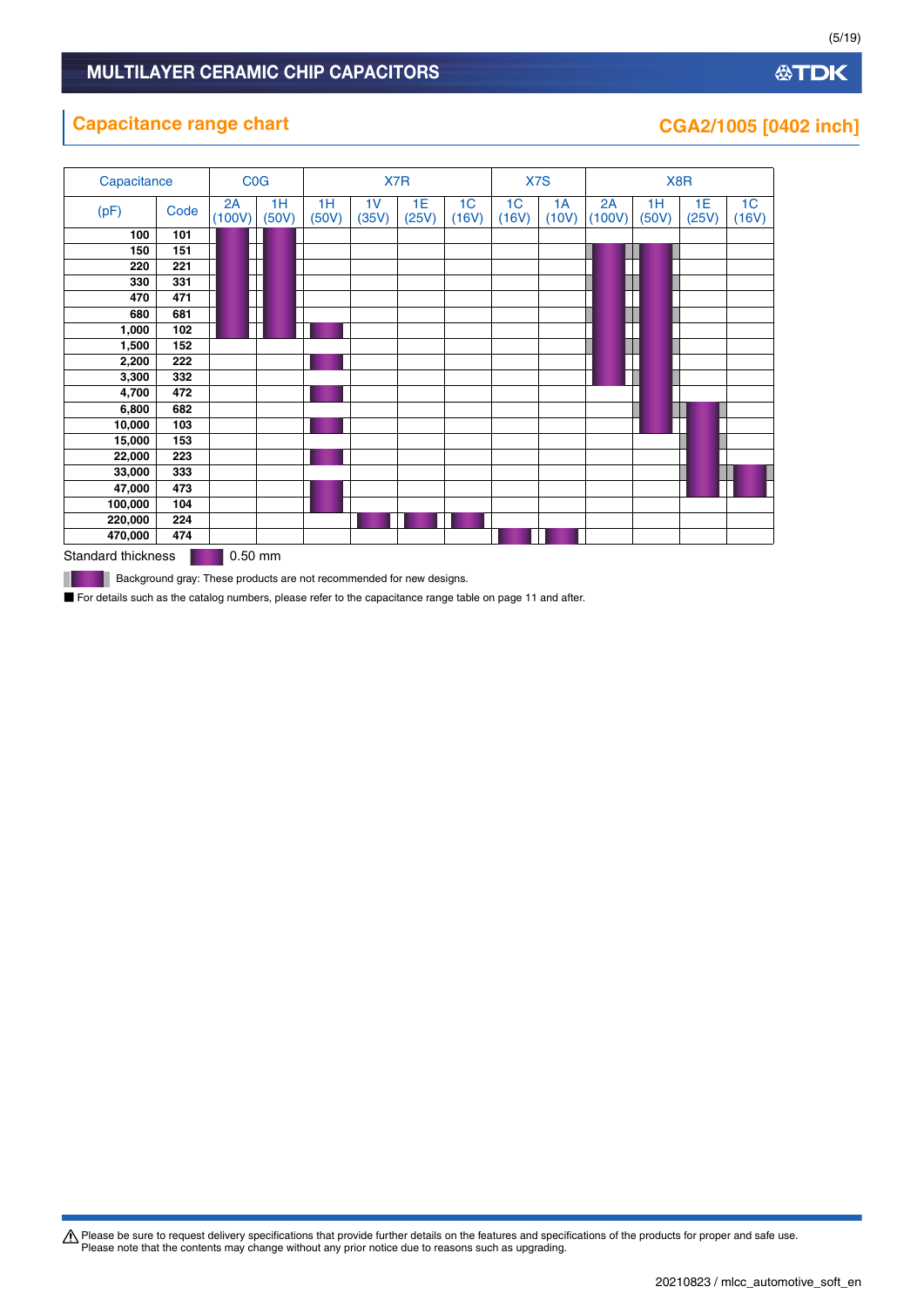### **Capacitance range chart**

| Capacitance      |                        |    | <b>C<sub>O</sub></b> G  |             |              |             | X7R         |             |              | X7S                     |             |              | X8R         |             |                         |
|------------------|------------------------|----|-------------------------|-------------|--------------|-------------|-------------|-------------|--------------|-------------------------|-------------|--------------|-------------|-------------|-------------------------|
| (pF)             | Code                   | 2E | 2A<br>$(250V)$ $(100V)$ | 1H<br>(50V) | 2A<br>(100V) | 1H<br>(50V) | 1V<br>(35V) | 1E<br>(25V) | 2A<br>(100V) | 1 <sub>C</sub><br>(16V) | 1A<br>(10V) | 2A<br>(100V) | 1H<br>(50V) | 1E<br>(25V) | 1 <sup>C</sup><br>(16V) |
| 100              | 101                    |    |                         |             |              |             |             |             |              |                         |             |              |             |             |                         |
| 330              | 331                    |    |                         |             |              |             |             |             |              |                         |             |              |             |             |                         |
| 470              | 471                    |    |                         |             |              |             |             |             |              |                         |             |              |             |             |                         |
| 680              | 681                    |    |                         |             |              |             |             |             |              |                         |             |              |             |             |                         |
| 1,000            | 102                    |    |                         |             |              |             |             |             |              |                         |             |              |             |             |                         |
| 1,200            | 122                    |    |                         |             |              |             |             |             |              |                         |             |              |             |             |                         |
| 1,500            | 152                    |    | T                       |             |              |             |             |             |              |                         |             |              |             |             |                         |
| 1,800            | 182                    |    | ┿                       |             |              |             |             |             |              |                         |             |              |             |             |                         |
| 2,200            | 222                    |    |                         |             |              |             |             |             |              |                         |             |              |             |             |                         |
| 2,700            | 272                    |    |                         |             |              |             |             |             |              |                         |             |              |             |             |                         |
| 3,300            | 332                    |    | T                       |             |              |             |             |             |              |                         |             |              |             |             |                         |
| 3,900            | 392                    |    | ┎┾                      |             |              |             |             |             |              |                         |             |              |             |             |                         |
| 4,700            | 472                    |    | ┯                       |             |              |             |             |             |              |                         |             |              |             |             |                         |
| 5,600            | 562                    |    |                         |             |              |             |             |             |              |                         |             |              |             |             |                         |
| 6,800            | 682<br>822             |    |                         |             |              |             |             |             |              |                         |             |              |             |             |                         |
| 8,200            |                        |    |                         |             |              |             |             |             |              |                         |             |              |             |             |                         |
| 10,000<br>15,000 | $\frac{1}{103}$<br>153 |    |                         |             |              |             |             |             |              |                         |             |              |             |             |                         |
| 22,000           | 223                    |    |                         |             |              |             |             |             |              |                         |             |              |             |             |                         |
| 33,000           | 333                    |    |                         |             |              |             |             |             |              |                         |             |              |             |             |                         |
| 47,000           | 473                    |    |                         |             |              |             |             |             |              |                         |             |              |             |             |                         |
| 68,000           | 683                    |    |                         |             |              |             |             |             |              |                         |             |              |             |             |                         |
| 100,000          | 104                    |    |                         |             |              |             |             |             |              |                         |             |              |             |             |                         |
| 150,000          | 154                    |    |                         |             |              |             |             |             |              |                         |             |              |             |             |                         |
| 220,000          | 224                    |    |                         |             |              |             |             |             |              |                         |             |              |             |             |                         |
| 330,000          | 334                    |    |                         |             |              |             |             |             |              |                         |             |              |             |             |                         |
| 470,000          | 474                    |    |                         |             |              |             |             |             |              |                         |             |              |             |             |                         |
| 1,000,000        | 105                    |    |                         |             |              |             |             |             |              |                         |             |              |             |             |                         |
| 2,200,000        | 225                    |    |                         |             |              |             |             |             |              |                         |             |              |             |             |                         |
|                  |                        | ÷  |                         |             |              |             |             |             |              |                         |             |              |             |             |                         |

Standard thickness **0.8 mm** 

**Background gray: These products are not recommended for new designs.** 

■For details such as the catalog numbers, please refer to the capacitance range table on page 11 and after.

Please be sure to request delivery specifications that provide further details on the features and specifications of the products for proper and safe use.<br>Please note that the contents may change without any prior notice d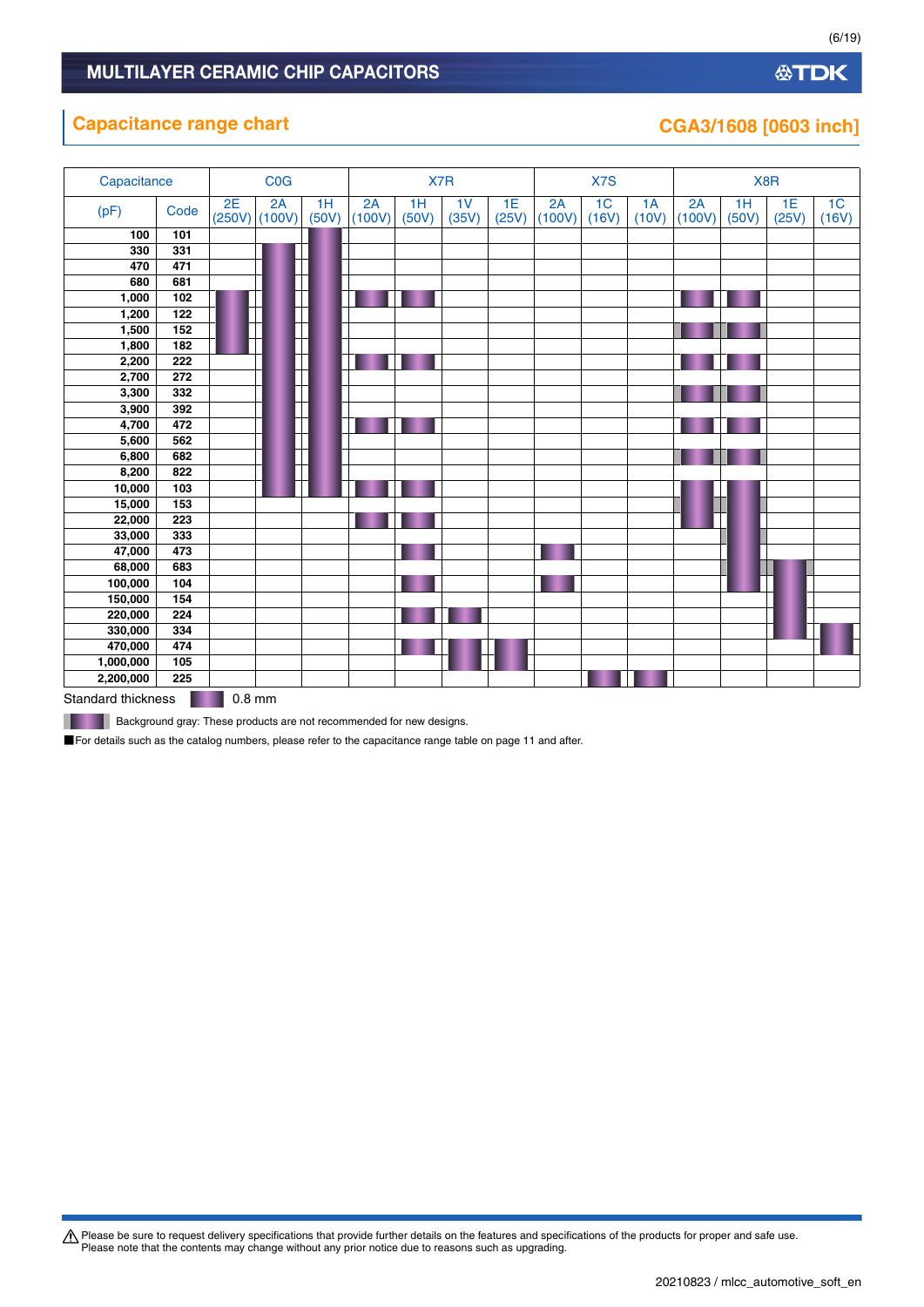### **Capacitance range chart**

| CGA4/2012 [0805 inch] |  |  |
|-----------------------|--|--|
|                       |  |  |

| Capacitance |      |    |                         | <b>C<sub>O</sub></b> G |             |    |                       |             | X7R                     |             |                         |              | X7S         |                         |             |
|-------------|------|----|-------------------------|------------------------|-------------|----|-----------------------|-------------|-------------------------|-------------|-------------------------|--------------|-------------|-------------------------|-------------|
| (pF)        | Code | 2W | 2E<br>$(450V)$ $(250V)$ | 2A<br>(100V)           | 1H<br>(50V) | 2E | 2A<br>$(250V)$ (100V) | 1H<br>(50V) | 1 <sub>V</sub><br>(35V) | 1E<br>(25V) | 1 <sub>C</sub><br>(16V) | 2A<br>(100V) | 1E<br>(25V) | 1 <sub>C</sub><br>(16V) | 1A<br>(10V) |
| 100         | 101  |    |                         |                        |             |    |                       |             |                         |             |                         |              |             |                         |             |
| 150         | 151  |    |                         |                        |             |    |                       |             |                         |             |                         |              |             |                         |             |
| 220         | 221  |    |                         |                        |             |    |                       |             |                         |             |                         |              |             |                         |             |
| 330         | 331  |    |                         |                        |             |    |                       |             |                         |             |                         |              |             |                         |             |
| 470         | 471  |    |                         |                        |             |    |                       |             |                         |             |                         |              |             |                         |             |
| 680         | 681  |    |                         |                        |             |    |                       |             |                         |             |                         |              |             |                         |             |
| 1,000       | 102  |    |                         |                        |             |    |                       |             |                         |             |                         |              |             |                         |             |
| 1,200       | 122  |    |                         |                        |             |    |                       |             |                         |             |                         |              |             |                         |             |
| 1,500       | 152  |    |                         |                        |             |    |                       |             |                         |             |                         |              |             |                         |             |
| 1,800       | 182  |    |                         |                        |             |    |                       |             |                         |             |                         |              |             |                         |             |
| 2,200       | 222  |    |                         |                        |             |    |                       |             |                         |             |                         |              |             |                         |             |
| 2,700       | 272  |    |                         |                        |             |    |                       |             |                         |             |                         |              |             |                         |             |
| 3,300       | 332  |    |                         |                        |             |    |                       |             |                         |             |                         |              |             |                         |             |
| 3,900       | 392  |    |                         |                        |             |    |                       |             |                         |             |                         |              |             |                         |             |
| 4,700       | 472  |    |                         |                        |             |    |                       |             |                         |             |                         |              |             |                         |             |
| 5,600       | 562  |    |                         |                        |             |    |                       |             |                         |             |                         |              |             |                         |             |
| 6,800       | 682  |    |                         |                        |             |    |                       |             |                         |             |                         |              |             |                         |             |
| 10,000      | 103  |    |                         |                        |             |    |                       |             |                         |             |                         |              |             |                         |             |
| 15,000      | 153  |    |                         |                        |             |    |                       |             |                         |             |                         |              |             |                         |             |
| 22,000      | 223  |    |                         |                        |             |    |                       |             |                         |             |                         |              |             |                         |             |
| 33,000      | 333  |    |                         |                        |             |    |                       |             |                         |             |                         |              |             |                         |             |
| 47,000      | 473  |    |                         |                        |             |    |                       |             |                         |             |                         |              |             |                         |             |
| 100,000     | 104  |    |                         |                        |             |    |                       |             |                         |             |                         |              |             |                         |             |
| 220,000     | 224  |    |                         |                        |             |    |                       |             |                         |             |                         |              |             |                         |             |
| 470,000     | 474  |    |                         |                        |             |    |                       |             |                         |             |                         |              |             |                         |             |
| 1,000,000   | 105  |    |                         |                        |             |    |                       |             |                         |             |                         |              |             |                         |             |
| 2,200,000   | 225  |    |                         |                        |             |    |                       |             |                         |             |                         |              |             |                         |             |
| 4,700,000   | 475  |    |                         |                        |             |    |                       |             |                         |             |                         |              |             |                         |             |
| 10,000,000  | 106  |    |                         |                        |             |    |                       |             |                         |             |                         |              |             |                         |             |

| Capacitance               |      |              | X7T          |              |             | X <sub>8</sub> R |             |             | X <sub>8</sub> L        |             |             |
|---------------------------|------|--------------|--------------|--------------|-------------|------------------|-------------|-------------|-------------------------|-------------|-------------|
| (pF)                      | Code | 2W<br>(450V) | 2E<br>(250V) | 2A<br>(100V) | 1H<br>(50V) | 1E<br>(25V)      | 1C<br>(16V) | 1H<br>(50V) | 1 <sub>V</sub><br>(35V) | 1E<br>(25V) | 1A<br>(10V) |
| 10,000                    | 103  |              |              |              |             |                  |             |             |                         |             |             |
| 22,000                    | 223  |              |              |              |             |                  |             |             |                         |             |             |
| 33,000                    | 333  |              |              |              |             |                  |             |             |                         |             |             |
| 47,000                    | 473  |              |              |              |             |                  |             |             |                         |             |             |
| 68,000                    | 683  |              |              |              |             |                  |             |             |                         |             |             |
| 100,000                   | 104  |              |              |              |             |                  |             |             |                         |             |             |
| 150,000                   | 154  |              |              |              |             |                  |             |             |                         |             |             |
| 220,000                   | 224  |              |              |              |             |                  |             |             |                         |             |             |
| 330,000                   | 334  |              |              |              |             |                  |             |             |                         |             |             |
| 470,000                   | 474  |              |              |              |             |                  |             |             |                         |             |             |
| 680,000                   | 684  |              |              |              |             |                  |             |             |                         |             |             |
| 1,000,000                 | 105  |              |              |              |             |                  |             |             |                         |             |             |
| 2,200,000                 | 225  |              |              |              |             |                  |             |             |                         |             |             |
| 4,700,000                 | 475  |              |              |              |             |                  |             |             |                         |             |             |
| 10,000,000                | 106  |              |              |              |             |                  |             |             |                         |             |             |
| <b>Standard thickness</b> |      |              | $0.60$ mm    |              | $0.85$ mm   |                  |             | 1.25 mm     |                         |             |             |

**Background gray: These products are not recommended for new designs.** 

■For details such as the catalog numbers, please refer to the capacitance range table on page 11 and after.

Please be sure to request delivery specifications that provide further details on the features and specifications of the products for proper and safe use.<br>Please note that the contents may change without any prior notice d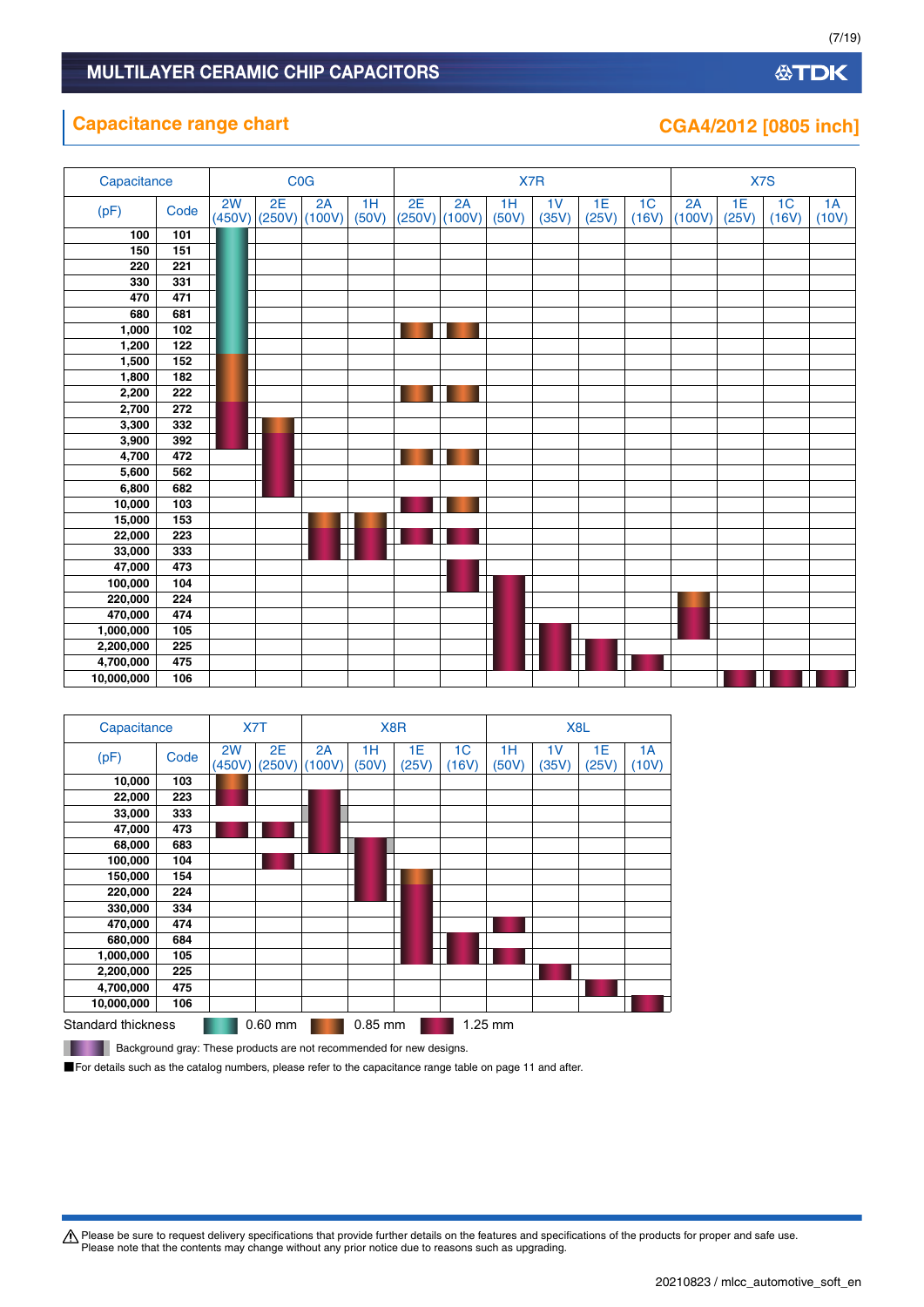### **Capacitance range chart CGA5/3216** [1206 inch]

| Capacitance |      |              |              | COG          |              |             |              |              |              | X7R         |             |             |              | X7S          |
|-------------|------|--------------|--------------|--------------|--------------|-------------|--------------|--------------|--------------|-------------|-------------|-------------|--------------|--------------|
| (pF)        | Code | 2J<br>(630V) | 2W<br>(450V) | 2E<br>(250V) | 2A<br>(100V) | 1H<br>(50V) | 2J<br>(630V) | 2E<br>(250V) | 2A<br>(100V) | 1H<br>(50V) | 1V<br>(35V) | 1E<br>(25V) | 0J<br>(6.3V) | 2A<br>(100V) |
| 1,000       | 102  |              |              |              |              |             |              |              |              |             |             |             |              |              |
| 2,200       | 222  |              |              |              |              |             |              |              |              |             |             |             |              |              |
| 3,300       | 332  |              |              |              |              |             |              |              |              |             |             |             |              |              |
| 3,900       | 392  |              |              |              |              |             |              |              |              |             |             |             |              |              |
| 4,700       | 472  |              |              |              |              |             |              |              |              |             |             |             |              |              |
| 5,600       | 562  |              |              |              |              |             |              |              |              |             |             |             |              |              |
| 6,800       | 682  |              |              |              |              |             |              |              |              |             |             |             |              |              |
| 8,200       | 822  |              |              |              |              |             |              |              |              |             |             |             |              |              |
| 10,000      | 103  |              |              |              |              |             |              |              |              |             |             |             |              |              |
| 15,000      | 153  |              |              |              |              |             |              |              |              |             |             |             |              |              |
| 22,000      | 223  |              |              |              |              |             |              |              |              |             |             |             |              |              |
| 33,000      | 333  |              |              |              |              |             |              |              |              |             |             |             |              |              |
| 47,000      | 473  |              |              |              |              |             |              |              |              |             |             |             |              |              |
| 68,000      | 683  |              |              |              |              |             |              |              |              |             |             |             |              |              |
| 100,000     | 104  |              |              |              |              |             |              |              |              |             |             |             |              |              |
| 220,000     | 224  |              |              |              |              |             |              |              |              |             |             |             |              |              |
| 470,000     | 474  |              |              |              |              |             |              |              |              |             |             |             |              |              |
| 1,000,000   | 105  |              |              |              |              |             |              |              |              |             |             |             |              |              |
| 2,200,000   | 225  |              |              |              |              |             |              |              |              |             |             |             |              |              |
| 4,700,000   | 475  |              |              |              |              |             |              |              |              |             |             |             |              |              |
| 10,000,000  | 106  |              |              |              |              |             |              |              |              |             |             |             |              |              |
| 22,000,000  | 226  |              |              |              |              |             |              |              |              |             |             |             |              |              |

| Capacitance        |      |    | X7T                     |              |              |             | X <sub>8</sub> R |             | X <sub>8</sub> L |         |
|--------------------|------|----|-------------------------|--------------|--------------|-------------|------------------|-------------|------------------|---------|
| (pF)               | Code | 2J | 2W<br>$(630V)$ $(450V)$ | 2E<br>(250V) | 2A<br>(100V) | 1Н<br>(50V) | 1E<br>(25V)      | 1C<br>(16V) | 1E<br>(25V)      |         |
| 47,000             | 473  |    |                         |              |              |             |                  |             |                  |         |
| 100,000            | 104  |    |                         |              |              |             |                  |             |                  |         |
| 150,000            | 154  |    |                         |              |              |             |                  |             |                  |         |
| 220,000            | 224  |    |                         |              |              |             |                  |             |                  |         |
| 330,000            | 334  |    |                         |              |              |             |                  |             |                  |         |
| 470,000            | 474  |    |                         |              |              |             |                  |             |                  |         |
| 680,000            | 684  |    |                         |              |              |             |                  |             |                  |         |
| 1,000,000          | 105  |    |                         |              |              |             |                  |             |                  |         |
| 1,500,000          | 155  |    |                         |              |              |             |                  |             |                  |         |
| 2,200,000          | 225  |    |                         |              |              |             |                  |             |                  |         |
| 3,300,000          | 335  |    |                         |              |              |             |                  |             |                  |         |
| 4,700,000          | 475  |    |                         |              |              |             |                  |             |                  |         |
| 10,000,000         | 106  |    |                         |              |              |             |                  |             |                  |         |
| Standard thickness |      |    | $0.85$ mm               |              | $1.15$ mm    |             |                  | 1.30 mm     |                  | 1.60 mm |

**Background gray: These products are not recommended for new designs.** 

■For details such as the catalog numbers, please refer to the capacitance range table on page 11 and after.

Please be sure to request delivery specifications that provide further details on the features and specifications of the products for proper and safe use.<br>Please note that the contents may change without any prior notice d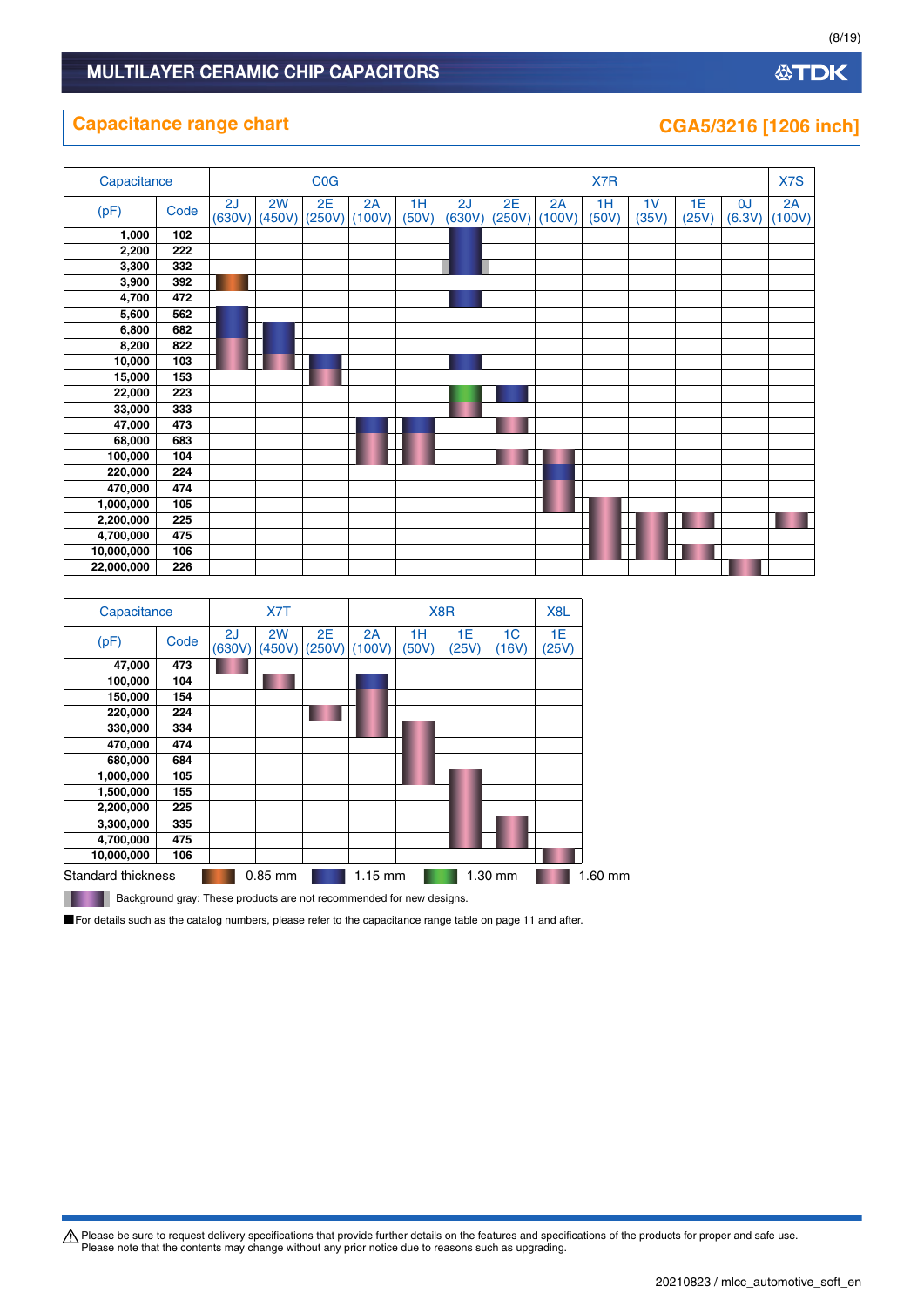# **Capacitance range chart CGA6/3225 [1210 inch]**

| Capacitance |      |             |    | <b>COG</b> |    |    |                                                    |    | X7R |             |             |              | X7S         |    | X7T |                                  |
|-------------|------|-------------|----|------------|----|----|----------------------------------------------------|----|-----|-------------|-------------|--------------|-------------|----|-----|----------------------------------|
| (pF)        | Code | 3A<br>(1kV) | 2J | 2W         | 2E | 2A | 2J<br>$(630V)(450V)(250V)(100V)(630V)(250V)(100V)$ | 2E | 2A  | 1H<br>(50V) | 1E<br>(25V) | 2A<br>(100V) | 1H<br>(50V) | 2J | 2W  | 2E<br>$(630V)$ $(450V)$ $(250V)$ |
| 1,000       | 102  |             |    |            |    |    |                                                    |    |     |             |             |              |             |    |     |                                  |
| 1,200       | 122  |             |    |            |    |    |                                                    |    |     |             |             |              |             |    |     |                                  |
| 1,500       | 152  |             |    |            |    |    |                                                    |    |     |             |             |              |             |    |     |                                  |
| 1,800       | 182  |             |    |            |    |    |                                                    |    |     |             |             |              |             |    |     |                                  |
| 2,200       | 222  |             |    |            |    |    |                                                    |    |     |             |             |              |             |    |     |                                  |
| 2,700       | 272  |             |    |            |    |    |                                                    |    |     |             |             |              |             |    |     |                                  |
| 3,300       | 332  |             |    |            |    |    |                                                    |    |     |             |             |              |             |    |     |                                  |
| 3,900       | 392  |             |    |            |    |    |                                                    |    |     |             |             |              |             |    |     |                                  |
| 4,700       | 472  |             |    |            |    |    |                                                    |    |     |             |             |              |             |    |     |                                  |
| 5,600       | 562  |             |    |            |    |    |                                                    |    |     |             |             |              |             |    |     |                                  |
| 6,800       | 682  |             |    |            |    |    |                                                    |    |     |             |             |              |             |    |     |                                  |
| 8,200       | 822  |             |    |            |    |    |                                                    |    |     |             |             |              |             |    |     |                                  |
| 15,000      | 153  |             |    |            |    |    |                                                    |    |     |             |             |              |             |    |     |                                  |
| 22,000      | 223  |             |    |            |    |    |                                                    |    |     |             |             |              |             |    |     |                                  |
| 33,000      | 333  |             |    |            |    |    |                                                    |    |     |             |             |              |             |    |     |                                  |
| 47,000      | 473  |             |    |            |    |    |                                                    |    |     |             |             |              |             |    |     |                                  |
| 68,000      | 683  |             |    |            |    |    |                                                    |    |     |             |             |              |             |    |     |                                  |
| 100,000     | 104  |             |    |            |    |    |                                                    |    |     |             |             |              |             |    |     |                                  |
| 150,000     | 154  |             |    |            |    |    |                                                    |    |     |             |             |              |             |    |     |                                  |
| 220,000     | 224  |             |    |            |    |    |                                                    |    |     |             |             |              |             |    |     |                                  |
| 330,000     | 334  |             |    |            |    |    |                                                    |    |     |             |             |              |             |    |     |                                  |
| 470,000     | 474  |             |    |            |    |    |                                                    |    |     |             |             |              |             |    |     |                                  |
| 1,000,000   | 105  |             |    |            |    |    |                                                    |    |     |             |             |              |             |    |     |                                  |
| 2,200,000   | 225  |             |    |            |    |    |                                                    |    |     |             |             |              |             |    |     |                                  |
| 3,300,000   | 335  |             |    |            |    |    |                                                    |    |     |             |             |              |             |    |     |                                  |
| 4,700,000   | 475  |             |    |            |    |    |                                                    |    |     |             |             |              |             |    |     |                                  |
| 10,000,000  | 106  |             |    |            |    |    |                                                    |    |     |             |             |              |             |    |     |                                  |
| 22,000,000  | 226  |             |    |            |    |    |                                                    |    |     |             |             |              |             |    |     |                                  |

| Capacitance        |      |              | X8R         |             |
|--------------------|------|--------------|-------------|-------------|
| (pF)               | Code | 2A<br>(100V) | 1Ε<br>(25V) | 1C<br>(16V) |
| 470,000            | 474  |              |             |             |
| 680,000            | 684  |              |             |             |
| 3,300,000          | 335  |              |             |             |
| 4,700,000          | 475  |              |             |             |
| 10,000,000         | 106  |              |             |             |
| Standard thickness |      |              | $1.60$ mm   |             |

■For details such as the catalog numbers, please refer to the capacitance range table on page 11 and after.

Please be sure to request delivery specifications that provide further details on the features and specifications of the products for proper and safe use.<br>Please note that the contents may change without any prior notice d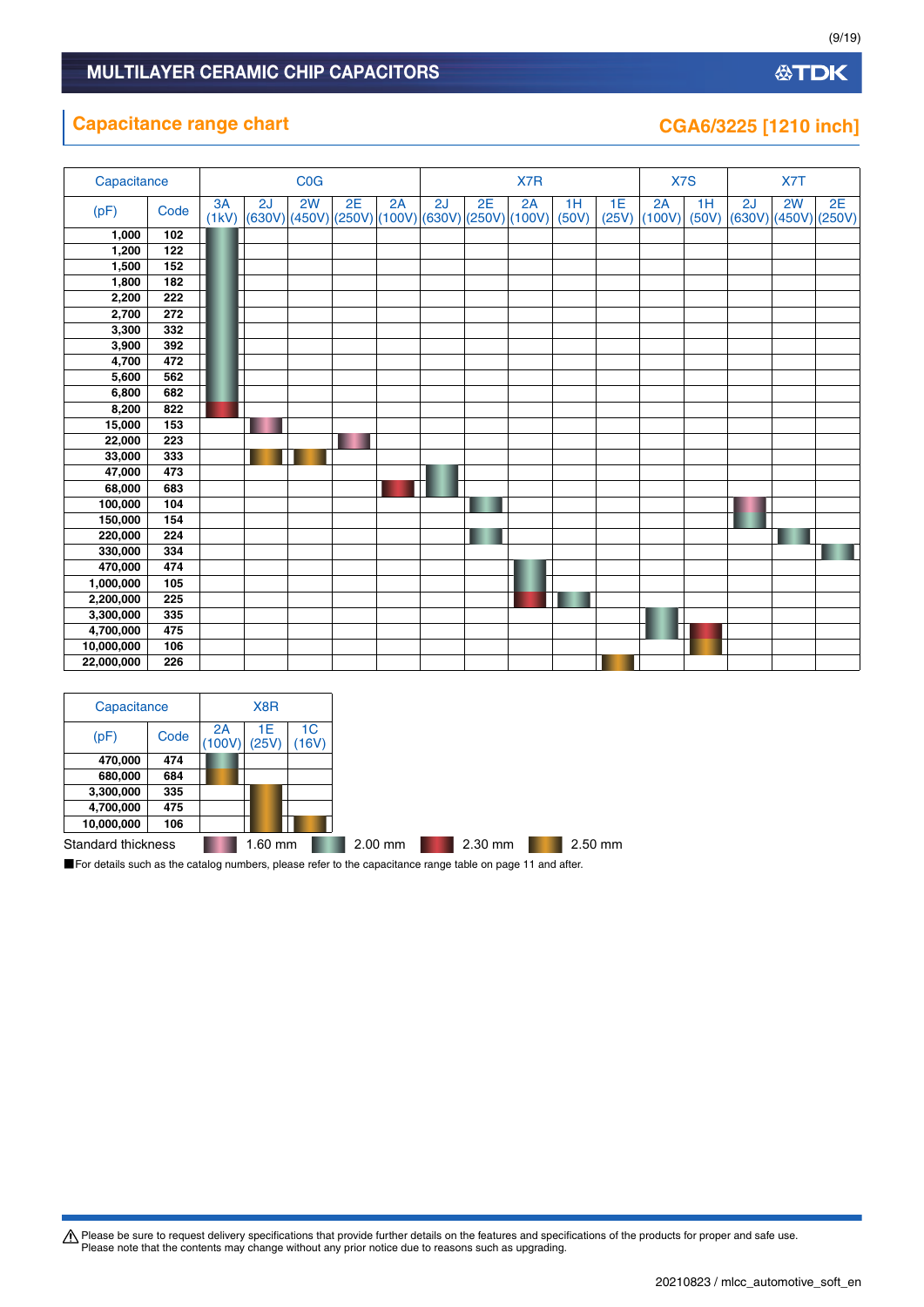# **Capacitance range chart CGA7/4520 [1808 inch]**



■For details such as the catalog numbers, please refer to the capacitance range table on page 11 and after.

# **Capacitance range chart CAS/4532 [1812 inch]**

| Capacitance        |      | <b>C<sub>O</sub></b> |              | X7R         |              |    | X7T                   |         |                       |         |
|--------------------|------|----------------------|--------------|-------------|--------------|----|-----------------------|---------|-----------------------|---------|
| (pF)               | Code | 3F<br>(3kV)          | 2J<br>(630V) | 3D<br>(2kV) | 2J<br>(630V) | 2E | 2J<br>$(250V)$ (630V) | 2W      | 2E<br>$(450V)$ (250V) |         |
| 330                | 331  |                      |              |             |              |    |                       |         |                       |         |
| 2,200              | 222  |                      |              |             |              |    |                       |         |                       |         |
| 33,000             | 333  |                      |              |             |              |    |                       |         |                       |         |
| 100,000            | 104  |                      |              |             |              |    |                       |         |                       |         |
| 220,000            | 224  |                      |              |             |              |    |                       |         |                       |         |
| 470,000            | 474  |                      |              |             |              |    |                       |         |                       |         |
| 1,000,000          | 105  |                      |              |             |              |    |                       |         |                       |         |
| Standard thickness |      |                      | $1.30$ mm    |             | $2.00$ mm    |    |                       | 2.30 mm |                       | 2.50 mm |

■For details such as the catalog numbers, please refer to the capacitance range table on page 11 and after.

# **Capacitance range chart**

| CGA9/5750 [2220 inch] |  |  |
|-----------------------|--|--|
|-----------------------|--|--|

| Capacitance        |      | COG          |              |              | X7R       |                         | X7S          |              | X7T          |              |  |
|--------------------|------|--------------|--------------|--------------|-----------|-------------------------|--------------|--------------|--------------|--------------|--|
| (pF)               | Code | 2J<br>(630V) | 2E<br>(250V) | 2A<br>(100V) | 2J        | 2E<br>$(630V)$ $(250V)$ | 2A<br>(100V) | 2J<br>(630V) | 2W<br>(450V) | 2E<br>(250V) |  |
| 68,000             | 683  |              |              |              |           |                         |              |              |              |              |  |
| 150,000            | 154  |              |              |              |           |                         |              |              |              |              |  |
| 220,000            | 224  |              |              |              |           |                         |              |              |              |              |  |
| 470,000            | 474  |              |              |              |           |                         |              |              |              |              |  |
| 1,000,000          | 105  |              |              |              |           |                         |              |              |              |              |  |
| 2,200,000          | 225  |              |              |              |           |                         |              |              |              |              |  |
| 10,000,000         | 106  |              |              |              |           |                         |              |              |              |              |  |
| Standard thickness |      |              | $2.30$ mm    |              | $2.50$ mm |                         |              |              |              |              |  |

■For details such as the catalog numbers, please refer to the capacitance range table on page 11 and after.

# **Capacitance range chart CGAD/7563** [3025 inch]





■For details such as the catalog numbers, please refer to the capacitance range table on page 11 and after.

Please be sure to request delivery specifications that provide further details on the features and specifications of the products for proper and safe use.<br>Please note that the contents may change without any prior notice d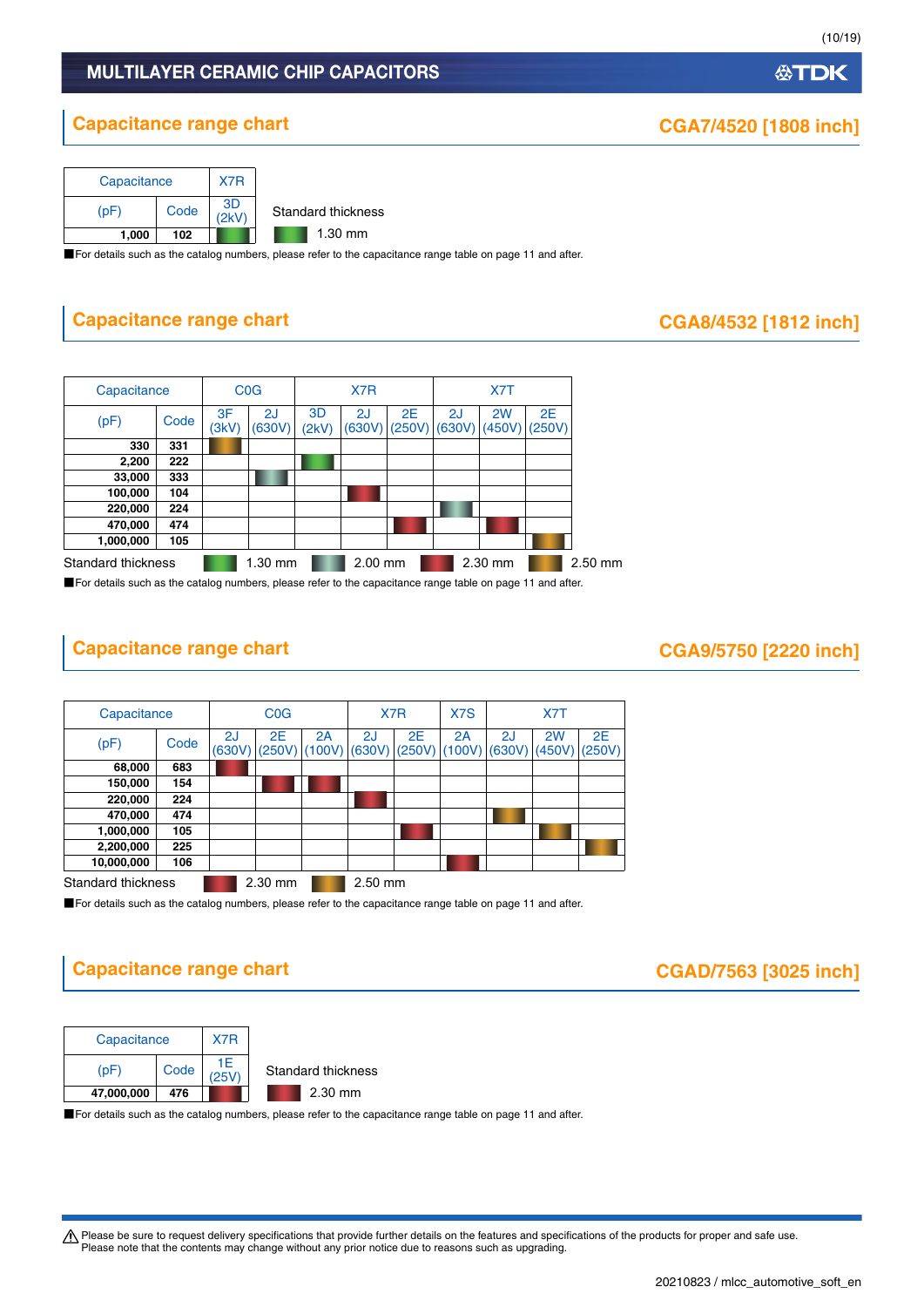### MULTILAYER CERAMIC CHIP CAPACITORS

# **Capacitance range table Temperature characteristic: C0G (–55 to +125°C, 0±30ppm/°C)**

| Capacitance Dimensions |      | Thickness            | Capacitance | Catalog number         |                        |                         |                         |
|------------------------|------|----------------------|-------------|------------------------|------------------------|-------------------------|-------------------------|
|                        |      | (mm)                 | tolerance   | Rated voltage Edc: 3kV | Rated voltage Edc: 1kV | Rated voltage Edc: 630V | Rated voltage Edc: 450V |
| 100pF                  | 2012 | $0.60 + 0.15$        | ±5%         |                        |                        |                         | CGA4C4C0G2W101J060AE    |
| 150pF                  | 2012 | $0.60 + 0.15$        | ±5%         |                        |                        |                         | CGA4C4C0G2W151J060AE    |
| 220pF                  | 2012 | $0.60 + 0.15$        | ±5%         |                        |                        |                         | CGA4C4C0G2W221J060AE    |
|                        | 2012 | $0.60 + 0.15$        | ±5%         |                        |                        |                         | CGA4C4C0G2W331J060AE    |
| 330pF                  | 4532 | $2.50 + 0.30$        | ±10%        | CGA8P1C0G3F331K250KE   |                        |                         |                         |
| 470pF                  | 2012 | $0.60 + 0.15$        | ±5%         |                        |                        |                         | CGA4C4C0G2W471J060AE    |
| 680pF                  | 2012 | $0.60 + 0.15$        | ±5%         |                        |                        |                         | CGA4C4C0G2W681J060AE    |
|                        | 2012 | $0.60 + 0.15$        | ±5%         |                        |                        |                         | CGA4C4C0G2W102J060AE    |
| 1nF                    | 3225 | $2.00+0.30,-0.20$    | ±5%         |                        | CGA6M1C0G3A102J200AE   |                         |                         |
|                        | 2012 | $0.60 + 0.15$        | ±5%         |                        |                        |                         | CGA4C4C0G2W122J060AE    |
| 1.2nF                  | 3225 | $2.00+0.30,-0.20$    | ±5%         |                        | CGA6M1C0G3A122J200AE   |                         |                         |
|                        | 2012 | $0.85 \pm 0.15$      | ±5%         |                        |                        |                         | CGA4F4C0G2W152J085AE    |
| 1.5nF                  | 3225 | $2.00+0.30,-0.20$    | ±5%         |                        | CGA6M1C0G3A152J200AE   |                         |                         |
| 1.8nF                  | 2012 | $0.85 \pm 0.15$      | ±5%         |                        |                        |                         | CGA4F4C0G2W182J085AE    |
|                        | 3225 | $2.00+0.30,-0.20$    | ±5%         |                        | CGA6M1C0G3A182J200AE   |                         |                         |
| 2.2nF                  | 2012 | $0.85 \pm 0.15$      | ±5%         |                        |                        |                         | CGA4F4C0G2W222J085AE    |
|                        | 3225 | $2.00+0.30,-0.20$    | ±5%         |                        | CGA6M1C0G3A222J200AE   |                         |                         |
| 2.7nF                  | 2012 | $1.25 + 0.25 - 0.20$ | ±5%         |                        |                        |                         | CGA4J4C0G2W272J125AE    |
|                        | 3225 | 2.00+0.30,-0.20      | ±5%         |                        | CGA6M1C0G3A272J200AE   |                         |                         |
| 3.3nF                  | 2012 | 1.25+0.25,-0.20      | ±5%         |                        |                        |                         | CGA4J4C0G2W332J125AE    |
|                        | 3225 | $2.00+0.30,-0.20$    | ±5%         |                        | CGA6M1C0G3A332J200AE   |                         |                         |
|                        | 2012 | $1.25 + 0.25 - 0.20$ | ±5%         |                        |                        |                         | CGA4J4C0G2W392J125AE    |
| 3.9nF                  | 3216 | $0.85 \pm 0.15$      | ±5%         |                        |                        | CGA5F4C0G2J392J085AE    |                         |
|                        | 3225 | $2.00+0.30,-0.20$    | ±5%         |                        | CGA6M1C0G3A392J200AE   |                         |                         |
| 4.7nF                  | 3225 | $2.00+0.30,-0.20$    | ±5%         |                        | CGA6M1C0G3A472J200AE   |                         |                         |
|                        | 3216 | $1.15 \pm 0.15$      | ±5%         |                        |                        | CGA5H4C0G2J562J115AE    |                         |
| 5.6nF                  | 3225 | 2.00+0.30,-0.20      | ±5%         |                        | CGA6M1C0G3A562J200AE   |                         |                         |
| 6.8nF                  | 3216 | $1.15 \pm 0.15$      | ±5%         |                        |                        | CGA5H4C0G2J682J115AE    | CGA5H4C0G2W682J115AE    |
|                        | 3225 | $2.00+0.30,-0.20$    | ±5%         |                        | CGA6M1C0G3A682J200AE   |                         |                         |
|                        | 3216 | $1.15 \pm 0.15$      | ±5%         |                        |                        |                         | CGA5H4C0G2W822J115AE    |
| 8.2nF                  |      | 1.60+0.30,-0.20      | ±5%         |                        |                        | CGA5L4C0G2J822J160AE    |                         |
|                        | 3225 | $2.30+0.30,-0.20$    | ±5%         |                        | CGA6N1C0G3A822J230AE   |                         |                         |
| 10nF                   | 3216 | $1.60 + 0.30, -0.20$ | ±5%         |                        |                        | CGA5L4C0G2J103J160AE    | CGA5L4C0G2W103J160AE    |
| 15nF                   | 3225 | 1.60+0.30,-0.20      | ±5%         |                        |                        | CGA6L4C0G2J153J160AE    |                         |
| 33nF                   | 3225 | $2.50 + 0.30$        | ±5%         |                        |                        | CGA6P4C0G2J333J250AE    | CGA6P4C0G2W333J250AE    |
|                        | 4532 | $2.00+0.30,-0.20$    | ±5%         |                        |                        | CGA8M4C0G2J333J200KE    |                         |
| 68nF                   | 5750 | $2.30 + 0.30, -0.20$ | ±5%         |                        |                        | CGA9N1C0G2J683J230KE    |                         |

Click the part numbers for details.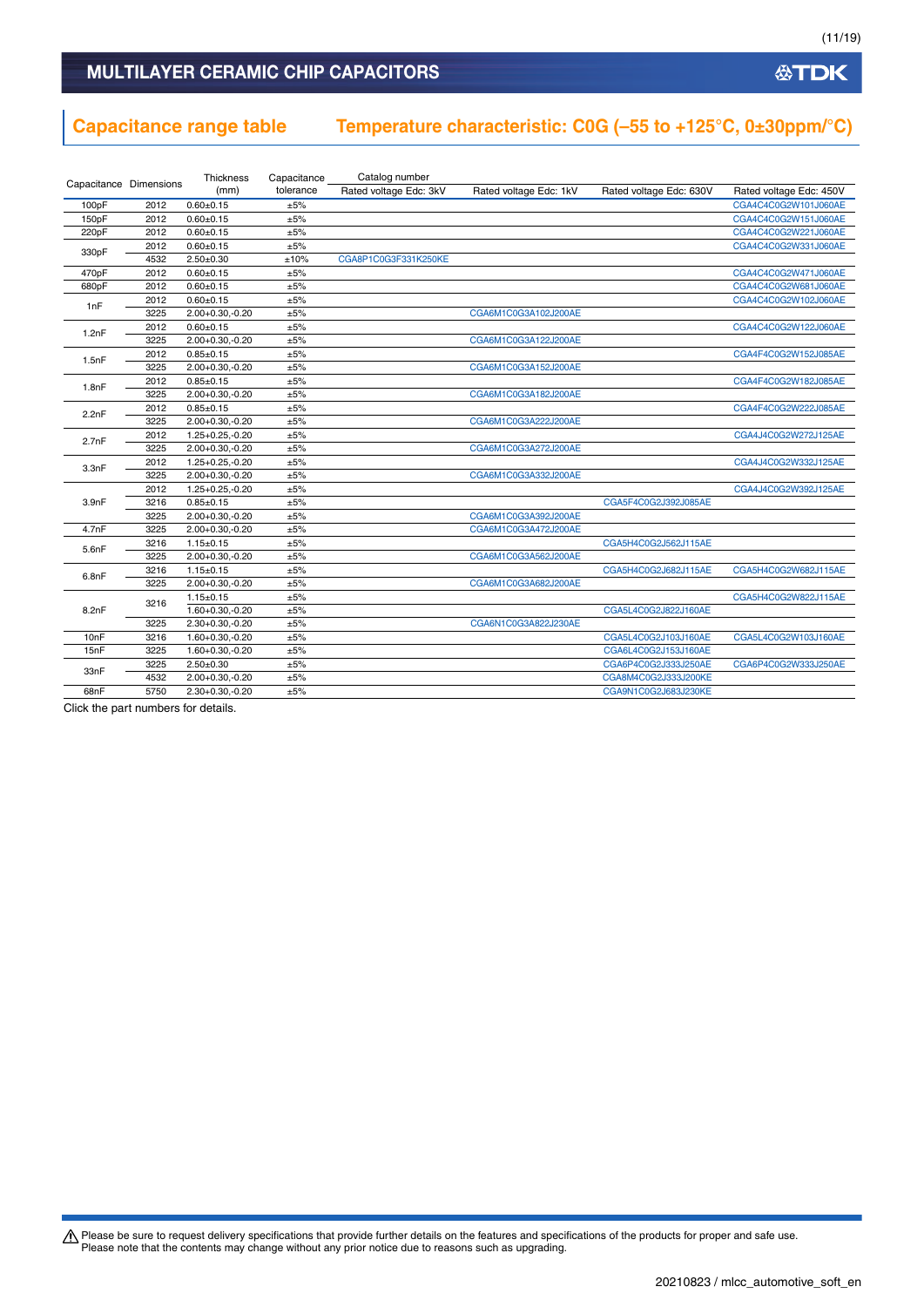# **Capacitance range table Temperature characteristic: C0G (–55 to +125°C, 0±30ppm/°C)**

| Capacitance Dimensions |      | Thickness            | Capacitance | Catalog number          |                         |                        |
|------------------------|------|----------------------|-------------|-------------------------|-------------------------|------------------------|
|                        |      | (mm)                 | tolerance   | Rated voltage Edc: 250V | Rated voltage Edc: 100V | Rated voltage Edc: 50V |
|                        | 1005 | $0.50 + 0.10, -0.05$ | ±5%         |                         | CGA2B2C0G2A101J050BE    | CGA2B2C0G1H101J050BE   |
| 100pF                  | 1608 | $0.80 + 0.15, -0.10$ | ±5%         |                         |                         | CGA3E2C0G1H101J080AE   |
| 150pF                  | 1005 | $0.50 + 0.10, -0.05$ | ±5%         |                         | CGA2B2C0G2A151J050BE    | CGA2B2C0G1H151J050BE   |
| 220pF                  | 1005 | $0.50 + 0.10, -0.05$ | ±5%         |                         | CGA2B2C0G2A221J050BE    | CGA2B2C0G1H221J050BE   |
|                        | 1005 | $0.50 + 0.10, -0.05$ | ±5%         |                         | CGA2B2C0G2A331J050BE    | CGA2B2C0G1H331J050BE   |
| 330pF                  | 1608 | $0.80 + 0.15, -0.10$ | ±5%         |                         | CGA3E2C0G2A331J080AE    | CGA3E2C0G1H331J080AE   |
|                        | 1005 | $0.50 + 0.10, -0.05$ | ±5%         |                         | CGA2B1C0G2A471J050BE    | CGA2B2C0G1H471J050BE   |
| 470pF                  | 1608 | $0.80 + 0.15, -0.10$ | ±5%         |                         | CGA3E2C0G2A471J080AE    | CGA3E2C0G1H471J080AE   |
|                        | 1005 | $0.50 + 0.10, -0.05$ | ±5%         |                         | CGA2B1C0G2A681J050BE    | CGA2B2C0G1H681J050BE   |
| 680pF                  | 1608 | $0.80 + 0.15, -0.10$ | ±5%         |                         | CGA3E2C0G2A681J080AE    | CGA3E2C0G1H681J080AE   |
|                        | 1005 | $0.50 + 0.10, -0.05$ | ±5%         |                         | CGA2B1C0G2A102J050BE    | CGA2B2C0G1H102J050BE   |
| 1nF                    | 1608 | $0.80 + 0.15, -0.10$ | ±5%         | CGA3E3C0G2E102J080AE    | CGA3E2C0G2A102J080AE    | CGA3E2C0G1H102J080AE   |
| 1.2nF                  | 1608 | $0.80 + 0.15, -0.10$ | ±5%         | CGA3E3C0G2E122J080AE    | CGA3E2C0G2A122J080AE    | CGA3E2C0G1H122J080AE   |
| 1.5nF                  | 1608 | $0.80 + 0.15, -0.10$ | ±5%         | CGA3E3C0G2E152J080AE    | CGA3E2C0G2A152J080AE    | CGA3E2C0G1H152J080AE   |
| 1.8nF                  | 1608 | $0.80 + 0.15, -0.10$ | ±5%         | CGA3E3C0G2E182J080AE    | CGA3E2C0G2A182J080AE    | CGA3E2C0G1H182J080AE   |
| 2.2nF                  | 1608 | $0.80 + 0.15, -0.10$ | ±5%         |                         | CGA3E2C0G2A222J080AE    | CGA3E2C0G1H222J080AE   |
| 2.7nF                  | 1608 | $0.80 + 0.15, -0.10$ | ±5%         |                         | CGA3E1C0G2A272J080AE    | CGA3E2C0G1H272J080AE   |
|                        | 1608 | $0.80 + 0.15, -0.10$ | ±5%         |                         | CGA3E1C0G2A332J080AE    | CGA3E2C0G1H332J080AE   |
| 3.3nF                  | 2012 | $0.85 \pm 0.15$      | ±5%         | CGA4F3C0G2E332J085AE    |                         |                        |
|                        | 1608 | $0.80 + 0.15, -0.10$ | ±5%         |                         | CGA3E1C0G2A392J080AE    | CGA3E2C0G1H392J080AE   |
| 3.9nF                  | 2012 | 1.25+0.25,-0.20      | ±5%         | CGA4J3C0G2E392J125AE    |                         |                        |
|                        | 1608 | $0.80 + 0.15, -0.10$ | ±5%         |                         | CGA3E1C0G2A472J080AE    | CGA3E2C0G1H472J080AE   |
| 4.7nF                  | 2012 | $1.25 + 0.25 - 0.20$ | ±5%         | CGA4J3C0G2E472J125AE    |                         |                        |
|                        | 1608 | $0.80 + 0.15, -0.10$ | ±5%         |                         | CGA3E1C0G2A562J080AE    | CGA3E2C0G1H562J080AE   |
| 5.6nF                  | 2012 | $1.25 + 0.25 - 0.20$ | ±5%         | CGA4J3C0G2E562J125AE    |                         |                        |
|                        | 1608 | $0.80 + 0.15, -0.10$ | ±5%         |                         | CGA3E1C0G2A682J080AE    | CGA3E2C0G1H682J080AE   |
| 6.8nF                  | 2012 | 1.25+0.25,-0.20      | ±5%         | CGA4J3C0G2E682J125AE    |                         |                        |
| 8.2nF                  | 1608 | $0.80 + 0.15, -0.10$ | ±5%         |                         | CGA3E1C0G2A822J080AE    | CGA3E2C0G1H822J080AE   |
|                        | 1608 | $0.80 + 0.15, -0.10$ | ±5%         |                         | CGA3E1C0G2A103J080AE    | CGA3E2C0G1H103J080AE   |
| 10nF                   | 3216 | $1.15 \pm 0.15$      | ±5%         | CGA5H3C0G2E103J115AE    |                         |                        |
|                        | 2012 | $0.85 \pm 0.15$      | ±5%         |                         | CGA4F1C0G2A153J085AE    | CGA4F2C0G1H153J085AE   |
| 15nF                   | 3216 | $1.60 + 0.30, -0.20$ | ±5%         | CGA5L3C0G2E153J160AE    |                         |                        |
|                        | 2012 | $1.25 + 0.25 - 0.20$ | ±5%         |                         | CGA4J1C0G2A223J125AE    | CGA4J2C0G1H223J125AE   |
| 22nF                   | 3225 | $1.60 + 0.30, -0.20$ | ±5%         | CGA6L3C0G2E223J160AE    |                         |                        |
| 33nF                   | 2012 | $1.25 + 0.25, -0.20$ | ±5%         |                         | CGA4J1C0G2A333J125AE    | CGA4J2C0G1H333J125AE   |
| 47nF                   | 3216 | $1.15 \pm 0.15$      | ±5%         |                         | CGA5H1C0G2A473J115AE    | CGA5H2C0G1H473J115AE   |
|                        | 3216 | $1.60 + 0.30, -0.20$ | ±5%         |                         | CGA5L1C0G2A683J160AE    | CGA5L2C0G1H683J160AE   |
| 68nF                   | 3225 | $2.30+0.30,-0.20$    | ±5%         |                         | CGA6N2C0G2A683J230AE    |                        |
| 100 <sub>n</sub> F     | 3216 | $1.60 + 0.30, -0.20$ | ±5%         |                         | CGA5L1C0G2A104J160AE    | CGA5L2C0G1H104J160AE   |
| 150 <sub>n</sub> F     | 5750 | $2.30+0.30,-0.20$    | ±5%         | CGA9N4C0G2E154J230KE    | CGA9N2C0G2A154J230KE    |                        |

Click the part numbers for details.

Please be sure to request delivery specifications that provide further details on the features and specifications of the products for proper and safe use.<br>Please note that the contents may change without any prior notice d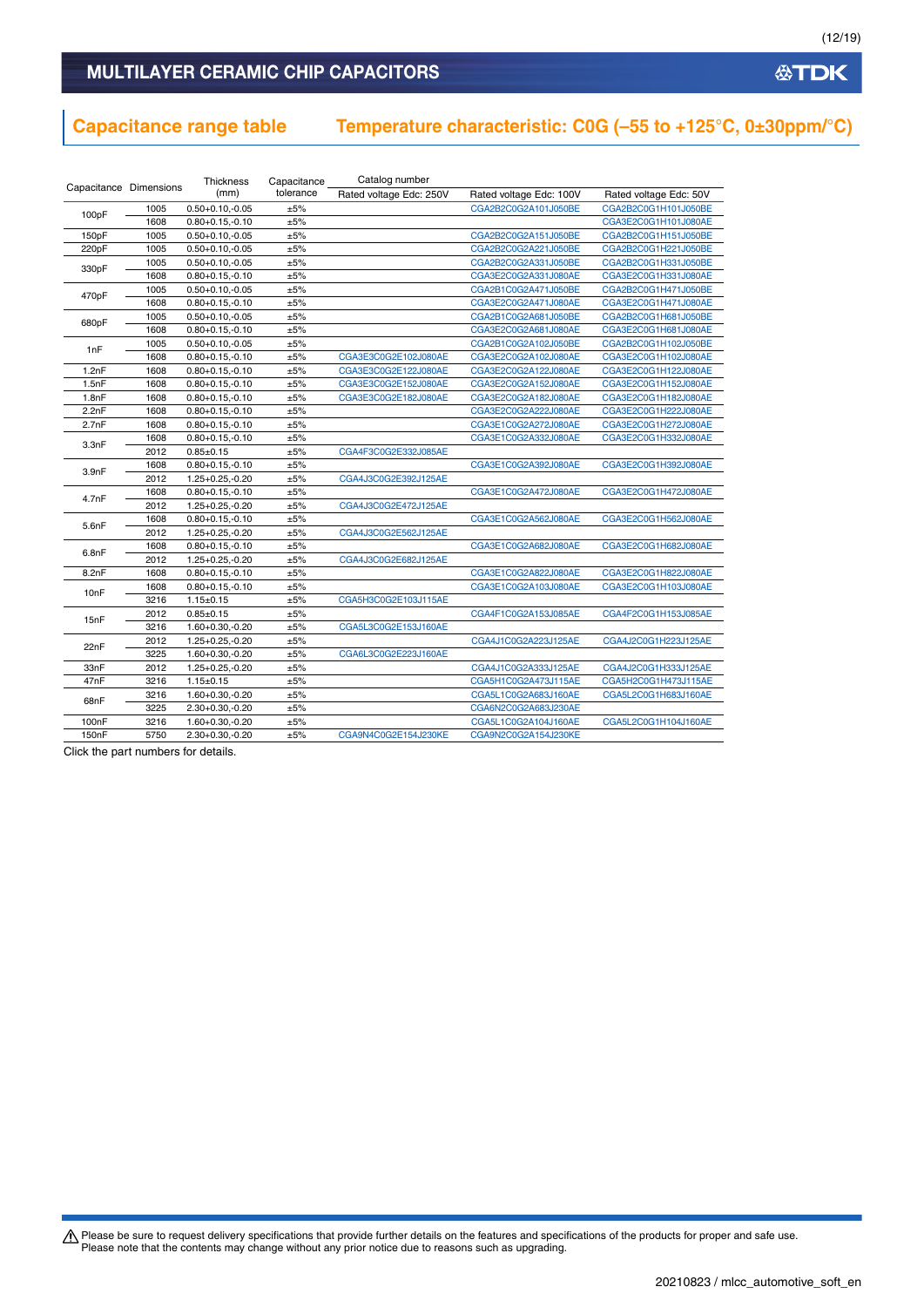### **Capacitance range table Temperature characteristic: X7R (–55 to +125°C, ±15%)**

| Capacitance Dimensions |      | Thickness            | Capacitance  | Catalog number         |                                              |                                                                         |                      |                                              |                      |  |  |  |
|------------------------|------|----------------------|--------------|------------------------|----------------------------------------------|-------------------------------------------------------------------------|----------------------|----------------------------------------------|----------------------|--|--|--|
|                        |      | (mm)                 | tolerance    | Rated voltage Edc: 2kV |                                              | Rated voltage Edc: 630V Rated voltage Edc: 250V Rated voltage Edc: 100V |                      | Rated voltage Edc: 50V                       |                      |  |  |  |
|                        | 1005 | $0.50 + 0.10, -0.05$ | ±10%         |                        |                                              |                                                                         |                      | CGA2B2X7R1H102K050BE                         |                      |  |  |  |
|                        |      |                      | ±20%         |                        |                                              |                                                                         |                      | CGA2B2X7R1H102M050BE                         |                      |  |  |  |
|                        | 1608 | $0.80 + 0.15, -0.10$ | ±10%         |                        |                                              |                                                                         | CGA3E2X7R2A102K080AE | CGA3E2X7R1H102K080AE                         |                      |  |  |  |
| 1nF                    |      |                      | ±20%         |                        |                                              |                                                                         | CGA3E2X7R2A102M080AE | CGA3E2X7R1H102M080AE                         |                      |  |  |  |
|                        | 2012 | $0.85 + 0.15$        | ±10%         |                        |                                              | CGA4F3X7R2E102K085AE                                                    | CGA4F2X7R2A102K085AE |                                              |                      |  |  |  |
|                        |      |                      | ±20%         |                        |                                              | CGA4F3X7R2E102M085AE                                                    | CGA4F2X7R2A102M085AE |                                              |                      |  |  |  |
|                        | 3216 | $1.15 \pm 0.15$      | ±10%         |                        | CGA5H4X7R2J102K115AE                         |                                                                         |                      |                                              |                      |  |  |  |
|                        |      |                      | ±20%         |                        | CGA5H4X7R2J102M115AE                         |                                                                         |                      |                                              |                      |  |  |  |
|                        | 4520 | $1.30 + 0.20$        | ±10%         | CGA7K1X7R3D102K130KE   |                                              |                                                                         |                      |                                              |                      |  |  |  |
|                        |      |                      | ±20%         | CGA7K1X7R3D102M130KE   |                                              |                                                                         |                      |                                              |                      |  |  |  |
|                        | 1005 | $0.50 + 0.10, -0.05$ | ±10%<br>±20% |                        |                                              |                                                                         |                      | CGA2B2X7R1H222K050BE<br>CGA2B2X7R1H222M050BE |                      |  |  |  |
|                        |      |                      | ±10%         |                        |                                              |                                                                         | CGA3E2X7R2A222K080AE | CGA3E2X7R1H222K080AE                         |                      |  |  |  |
|                        | 1608 | $0.80 + 0.15, -0.10$ | ±20%         |                        |                                              |                                                                         | CGA3E2X7R2A222M080AE | CGA3E2X7R1H222M080AE                         |                      |  |  |  |
|                        |      |                      | ±10%         |                        |                                              | CGA4F3X7R2E222K085AE                                                    | CGA4F2X7R2A222K085AE |                                              |                      |  |  |  |
| 2.2nF                  | 2012 | $0.85 \pm 0.15$      | ±20%         |                        |                                              | CGA4F3X7R2E222M085AE                                                    | CGA4F2X7R2A222M085AE |                                              |                      |  |  |  |
|                        |      |                      | ±10%         |                        | CGA5H4X7R2J222K115AE                         |                                                                         |                      |                                              |                      |  |  |  |
|                        | 3216 | $1.15 \pm 0.15$      | ±20%         |                        | CGA5H4X7R2J222M115AE                         |                                                                         |                      |                                              |                      |  |  |  |
|                        |      |                      | ±10%         | CGA8K1X7R3D222K130KE   |                                              |                                                                         |                      |                                              |                      |  |  |  |
|                        | 4532 | $1.30 + 0.20$        | ±20%         | CGA8K1X7R3D222M130KE   |                                              |                                                                         |                      |                                              |                      |  |  |  |
|                        |      |                      | ±10%         |                        | CGA5H4X7R2J332K115AE                         |                                                                         |                      |                                              |                      |  |  |  |
| 3.3nF                  | 3216 | $1.15 \pm 0.15$      | ±20%         |                        | CGA5H4X7R2J332M115AE                         |                                                                         |                      |                                              |                      |  |  |  |
|                        |      |                      | ±10%         |                        |                                              |                                                                         |                      | CGA2B2X7R1H472K050BE                         |                      |  |  |  |
|                        | 1005 | $0.50 + 0.10, -0.05$ | ±20%         |                        |                                              |                                                                         |                      | CGA2B2X7R1H472M050BE                         |                      |  |  |  |
| 4.7nF                  |      |                      | ±10%         |                        |                                              |                                                                         | CGA3E2X7R2A472K080AE | CGA3E2X7R1H472K080AE                         |                      |  |  |  |
|                        | 1608 | $0.80 + 0.15, -0.10$ | ±20%         |                        |                                              |                                                                         | CGA3E2X7R2A472M080AE | CGA3E2X7R1H472M080AE                         |                      |  |  |  |
|                        | 2012 |                      | ±10%         |                        |                                              | CGA4F3X7R2E472K085AE                                                    | CGA4F2X7R2A472K085AE |                                              |                      |  |  |  |
|                        |      | $0.85 \pm 0.15$      | ±20%         |                        |                                              | CGA4F3X7R2E472M085AE                                                    | CGA4F2X7R2A472M085AE |                                              |                      |  |  |  |
|                        | 3216 | $1.15 \pm 0.15$      | ±10%         |                        | CGA5H4X7R2J472K115AE                         |                                                                         |                      |                                              |                      |  |  |  |
|                        |      |                      | ±20%         |                        | CGA5H4X7R2J472M115AE                         |                                                                         |                      |                                              |                      |  |  |  |
|                        | 1005 | $0.50 + 0.10, -0.05$ | ±10%         |                        |                                              |                                                                         |                      | CGA2B3X7R1H103K050BE                         |                      |  |  |  |
|                        |      |                      | ±20%         |                        |                                              |                                                                         |                      | CGA2B3X7R1H103M050BE                         |                      |  |  |  |
|                        | 1608 | $0.80 + 0.15, -0.10$ | ±10%         |                        |                                              |                                                                         | CGA3E2X7R2A103K080AE | CGA3E2X7R1H103K080AE                         |                      |  |  |  |
|                        |      |                      | ±20%         |                        |                                              |                                                                         | CGA3E2X7R2A103M080AE | CGA3E2X7R1H103M080AE                         |                      |  |  |  |
| 10nF                   |      | $0.85 \pm 0.15$      | ±10%         |                        |                                              |                                                                         | CGA4F2X7R2A103K085AE |                                              |                      |  |  |  |
|                        | 2012 |                      | ±20%         |                        |                                              |                                                                         | CGA4F2X7R2A103M085AE |                                              |                      |  |  |  |
|                        |      | $1.25 + 0.25 - 0.20$ | ±10%         |                        |                                              | CGA4J3X7R2E103K125AE                                                    |                      |                                              |                      |  |  |  |
|                        |      |                      | ±20%         |                        |                                              | CGA4J3X7R2E103M125AE                                                    |                      |                                              |                      |  |  |  |
|                        | 3216 | $1.15 \pm 0.15$      | ±10%         |                        | CGA5H4X7R2J103K115AE<br>CGA5H4X7R2J103M115AE |                                                                         |                      |                                              |                      |  |  |  |
|                        |      |                      | ±20%<br>±10% |                        |                                              |                                                                         |                      | CGA2B3X7R1H223K050BE                         |                      |  |  |  |
|                        | 1005 | $0.50 + 0.10, -0.05$ | ±20%         |                        |                                              |                                                                         |                      | CGA2B3X7R1H223M050BE                         |                      |  |  |  |
|                        |      |                      | ±10%         |                        |                                              |                                                                         | CGA3E2X7R2A223K080AE | CGA3E2X7R1H223K080AE                         |                      |  |  |  |
|                        | 1608 | $0.80 + 0.15, -0.10$ | ±20%         |                        |                                              |                                                                         | CGA3E2X7R2A223M080AE | CGA3E2X7R1H223M080AE                         |                      |  |  |  |
|                        |      |                      | ±10%         |                        |                                              | CGA4J3X7R2E223K125AE                                                    | CGA4J2X7R2A223K125AE |                                              |                      |  |  |  |
| 22nF                   | 2012 | $1.25 + 0.25 - 0.20$ | ±20%         |                        |                                              | CGA4J3X7R2E223M125AE                                                    | CGA4J2X7R2A223M125AE |                                              |                      |  |  |  |
|                        |      |                      | ±10%         |                        |                                              | CGA5H3X7R2E223K115AE                                                    |                      |                                              |                      |  |  |  |
|                        |      | $1.15 \pm 0.15$      | ±20%         |                        |                                              | CGA5H3X7R2E223M115AE                                                    |                      |                                              |                      |  |  |  |
|                        | 3216 |                      | ±10%         |                        | CGA5K4X7R2J223K130AE                         |                                                                         |                      |                                              |                      |  |  |  |
|                        |      | $1.30 + 0.20$        | ±20%         |                        | CGA5K4X7R2J223M130AE                         |                                                                         |                      |                                              |                      |  |  |  |
|                        |      |                      |              |                        |                                              |                                                                         | ±10%                 |                                              | CGA5L4X7R2J333K160AE |  |  |  |
| 33nF                   | 3216 | 1.60+0.30,-0.20      | ±20%         |                        | CGA5L4X7R2J333M160AE                         |                                                                         |                      |                                              |                      |  |  |  |
|                        |      |                      |              |                        |                                              |                                                                         |                      |                                              |                      |  |  |  |

■Gray items: These products are not recommended for new designs. Click the part numbers for details.

Please be sure to request delivery specifications that provide further details on the features and specifications of the products for proper and safe use.<br>Please note that the contents may change without any prior notice d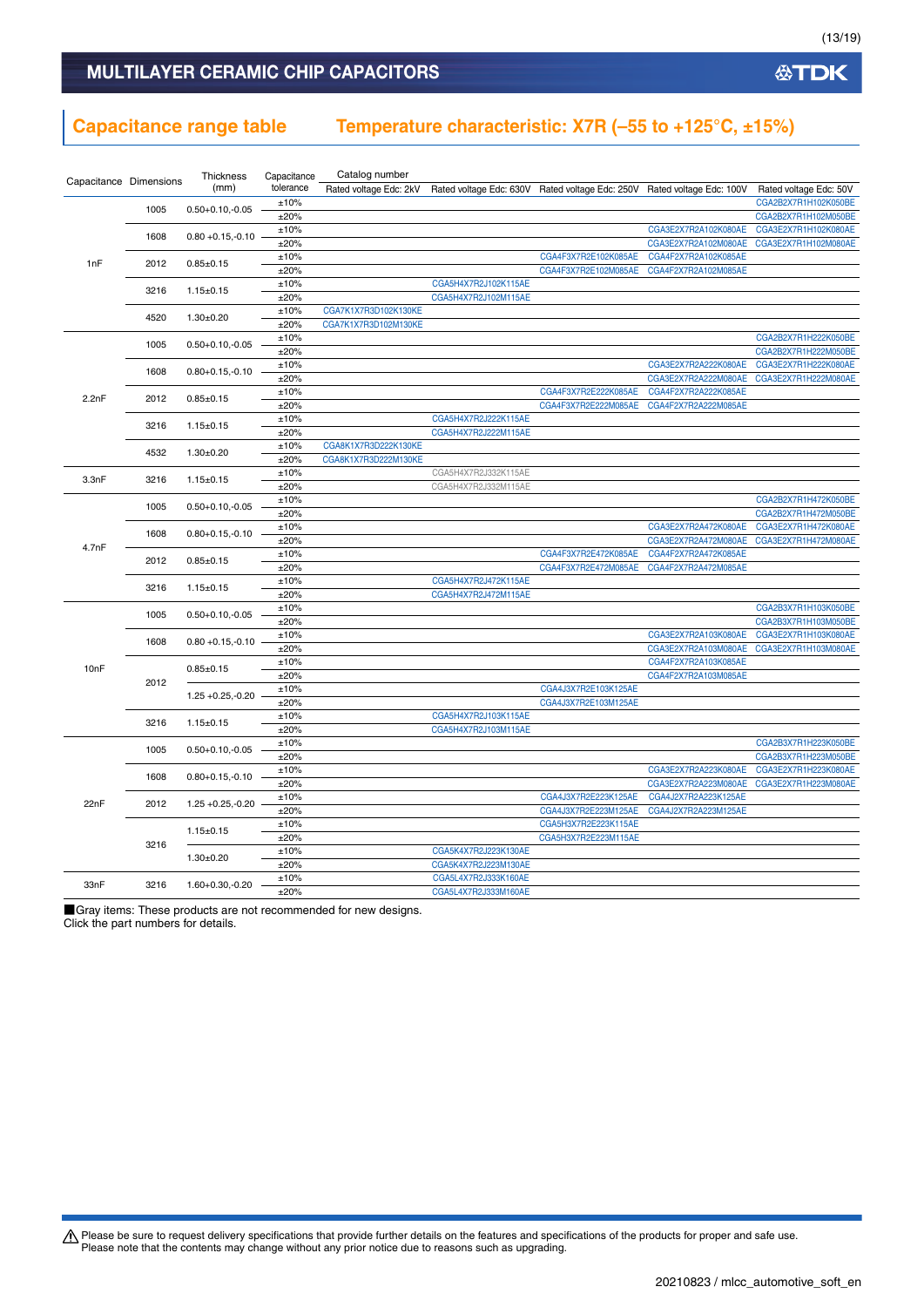### **Capacitance range table Temperature characteristic: X7R (–55 to +125°C, ±15%)**

| Capacitance Dimensions |      | <b>Thickness</b>     | Capacitance  | Catalog number                               |                                                                         |                      |                                              |
|------------------------|------|----------------------|--------------|----------------------------------------------|-------------------------------------------------------------------------|----------------------|----------------------------------------------|
|                        |      | (mm)                 | tolerance    |                                              | Rated voltage Edc: 630V Rated voltage Edc: 250V Rated voltage Edc: 100V |                      | Rated voltage Edc: 50V                       |
|                        | 1005 | $0.50 + 0.10, -0.05$ | ±10%         |                                              |                                                                         |                      | CGA2B3X7R1H473K050BE                         |
|                        |      |                      | ±20%         |                                              |                                                                         |                      | CGA2B3X7R1H473M050BE                         |
|                        | 1608 | $0.80 + 0.15, -0.10$ | ±10%         |                                              |                                                                         |                      | CGA3E2X7R1H473K080AE                         |
|                        |      |                      | ±20%         |                                              |                                                                         |                      | CGA3E2X7R1H473M080AE                         |
| 47nF                   | 2012 | 1.25+0.25,-0.20      | ±10%         |                                              |                                                                         | CGA4J2X7R2A473K125AE |                                              |
|                        |      |                      | ±20%         |                                              |                                                                         | CGA4J2X7R2A473M125AE |                                              |
|                        | 3216 | 1.60+0.30,-0.20      | ±10%         |                                              | CGA5L3X7R2E473K160AE                                                    |                      |                                              |
|                        |      |                      | ±20%         |                                              | CGA5L3X7R2E473M160AE                                                    |                      |                                              |
|                        | 3225 | 2.00+0.30,-0.20      | ±10%<br>±20% | CGA6M4X7R2J473K200AE<br>CGA6M4X7R2J473M200AE |                                                                         |                      |                                              |
|                        |      |                      | ±10%         | CGA6M4X7R2J683K200AE                         |                                                                         |                      |                                              |
| 68nF                   | 3225 | 2.00+0.30,-0.20      | ±20%         | CGA6M4X7R2J683M200AE                         |                                                                         |                      |                                              |
|                        |      |                      | ±10%         |                                              |                                                                         |                      | CGA2B3X7R1H104K050BE                         |
|                        | 1005 | $0.50 + 0.10, -0.05$ | ±20%         |                                              |                                                                         |                      | CGA2B3X7R1H104M050BE                         |
|                        |      |                      | ±10%         |                                              |                                                                         |                      | CGA3E2X7R1H104K080AE                         |
|                        | 1608 | $0.80 + 0.15, -0.10$ | ±20%         |                                              |                                                                         |                      | CGA3E2X7R1H104M080AE                         |
|                        |      |                      | ±10%         |                                              |                                                                         | CGA4J2X7R2A104K125AE | CGA4J2X7R1H104K125AE                         |
|                        | 2012 | $1.25 + 0.25, -0.20$ | ±20%         |                                              |                                                                         | CGA4J2X7R2A104M125AE | CGA4J2X7R1H104M125AE                         |
| 100 <sub>n</sub> F     |      |                      | ±10%         |                                              | CGA5L3X7R2E104K160AE                                                    | CGA5L2X7R2A104K160AE |                                              |
|                        | 3216 | $1.60 + 0.30, -0.20$ | ±20%         |                                              | CGA5L3X7R2E104M160AE                                                    | CGA5L2X7R2A104M160AE |                                              |
|                        | 3225 | 2.00+0.30,-0.20      | ±10%         |                                              | CGA6M3X7R2E104K200AE                                                    |                      |                                              |
|                        |      |                      | ±20%         |                                              | CGA6M3X7R2E104M200AE                                                    |                      |                                              |
|                        | 4532 | $2.30+0.30,-0.20$    | ±10%         | CGA8N4X7R2J104K230KE                         |                                                                         |                      |                                              |
|                        |      |                      | ±20%         | CGA8N4X7R2J104M230KE                         |                                                                         |                      |                                              |
|                        | 1608 | $0.80 + 0.15, -0.10$ | ±10%         |                                              |                                                                         |                      | CGA3E3X7R1H224K080AE                         |
|                        |      |                      | ±20%         |                                              |                                                                         |                      | CGA3E3X7R1H224M080AE                         |
|                        | 2012 | $1.25 + 0.25, -0.20$ | ±10%         |                                              |                                                                         |                      | CGA4J2X7R1H224K125AE                         |
|                        |      |                      | ±20%         |                                              |                                                                         |                      | CGA4J2X7R1H224M125AE                         |
| 220nF                  | 3216 | $1.15 \pm 0.15$      | ±10%         |                                              |                                                                         | CGA5H2X7R2A224K115AE |                                              |
|                        |      |                      | ±20%         |                                              | CGA6M3X7R2E224K200AE                                                    | CGA5H2X7R2A224M115AE |                                              |
|                        | 3225 | 2.00+0.30,-0.20      | ±10%<br>±20% |                                              | CGA6M3X7R2E224M200AE                                                    |                      |                                              |
|                        |      |                      | ±10%         | CGA9N4X7R2J224K230KE                         |                                                                         |                      |                                              |
|                        | 5750 | 2.30+0.30,-0.20      | ±20%         | CGA9N4X7R2J224M230KE                         |                                                                         |                      |                                              |
|                        |      |                      | ±10%         |                                              |                                                                         |                      | CGA3E3X7R1H474K080AE                         |
|                        | 1608 | $0.80 + 0.15, -0.10$ | ±20%         |                                              |                                                                         |                      | CGA3E3X7R1H474M080AE                         |
|                        |      |                      | ±10%         |                                              |                                                                         |                      | CGA4J3X7R1H474K125AE                         |
|                        | 2012 | 1.25+0.25,-0.20      | ±20%         |                                              |                                                                         |                      | CGA4J3X7R1H474M125AE                         |
| 470nF                  | 3216 | $1.60 + 0.30, -0.20$ | ±10%         |                                              |                                                                         | CGA5L2X7R2A474K160AE |                                              |
|                        |      |                      | ±20%         |                                              |                                                                         | CGA5L2X7R2A474M160AE |                                              |
|                        | 3225 | 2.00+0.30,-0.20      | ±10%         |                                              |                                                                         | CGA6M2X7R2A474K200AE |                                              |
|                        |      |                      | ±20%         |                                              |                                                                         | CGA6M2X7R2A474M200AE |                                              |
|                        | 4532 | 2.30+0.30,-0.20      | ±10%         |                                              | CGA8N3X7R2E474K230KE                                                    |                      |                                              |
|                        |      |                      | ±20%         |                                              | CGA8N3X7R2E474M230KE                                                    |                      |                                              |
|                        | 2012 | 1.25+0.25,-0.20      | ±10%         |                                              |                                                                         |                      | CGA4J3X7R1H105K125AE                         |
|                        |      |                      | ±20%         |                                              |                                                                         | CGA5L2X7R2A105K160AE | CGA4J3X7R1H105M125AE                         |
|                        | 3216 | 1.60+0.30,-0.20      | ±10%         |                                              |                                                                         | CGA5L2X7R2A105M160AE | CGA5L3X7R1H105K160AE<br>CGA5L3X7R1H105M160AE |
|                        |      |                      | ±20%<br>±10% |                                              |                                                                         |                      | CGA6L2X7R1H105K160AE                         |
| 1µF                    |      | $1.60 + 0.30, -0.20$ | ±20%         |                                              |                                                                         |                      | CGA6L2X7R1H105M160AE                         |
|                        | 3225 |                      | ±10%         |                                              |                                                                         | CGA6M2X7R2A105K200AE |                                              |
|                        |      | 2.00+0.30,-0.20      | ±20%         |                                              |                                                                         | CGA6M2X7R2A105M200AE |                                              |
|                        |      |                      | ±10%         |                                              | CGA9N3X7R2E105K230KE                                                    |                      |                                              |
|                        | 5750 | 2.30+0.30,-0.20      | ±20%         |                                              | CGA9N3X7R2E105M230KE                                                    |                      |                                              |
|                        |      |                      | ±10%         |                                              |                                                                         |                      | CGA4J3X7R1H225K125AE                         |
|                        | 2012 | $1.25 + 0.25, -0.20$ | ±20%         |                                              |                                                                         |                      | CGA4J3X7R1H225M125AE                         |
|                        | 3216 | 1.60+0.30,-0.20      | ±10%         |                                              |                                                                         |                      | CGA5L3X7R1H225K160AE                         |
| $2.2\mu F$             |      |                      | ±20%         |                                              |                                                                         |                      | CGA5L3X7R1H225M160AE                         |
|                        |      | 2.00+0.30,-0.20      | ±10%         |                                              |                                                                         |                      | CGA6M3X7R1H225K200AE                         |
|                        | 3225 |                      | ±20%         |                                              |                                                                         |                      | CGA6M3X7R1H225M200AE                         |
|                        |      | 2.30+0.30,-0.20      | ±10%         |                                              |                                                                         | CGA6N3X7R2A225K230AE |                                              |
|                        |      |                      | ±20%         |                                              |                                                                         | CGA6N3X7R2A225M230AE |                                              |
|                        | 2012 | 1.25+0.25,-0.20      | ±10%         |                                              |                                                                         |                      | CGA4J1X7R1H475K125AE                         |
| $4.7 \mu F$            | 3216 | $1.60 + 0.30, -0.20$ | ±10%         |                                              |                                                                         |                      | CGA5L3X7R1H475K160AE                         |
|                        |      |                      | ±20%         |                                              |                                                                         |                      | CGA5L3X7R1H475M160AE                         |
| $10\mu F$              | 3216 | 1.60+0.30,-0.20      | ±10%         |                                              |                                                                         |                      | CGA5L1X7R1H106K160AE                         |

Click the part numbers for details.

Please be sure to request delivery specifications that provide further details on the features and specifications of the products for proper and safe use.<br>Please note that the contents may change without any prior notice d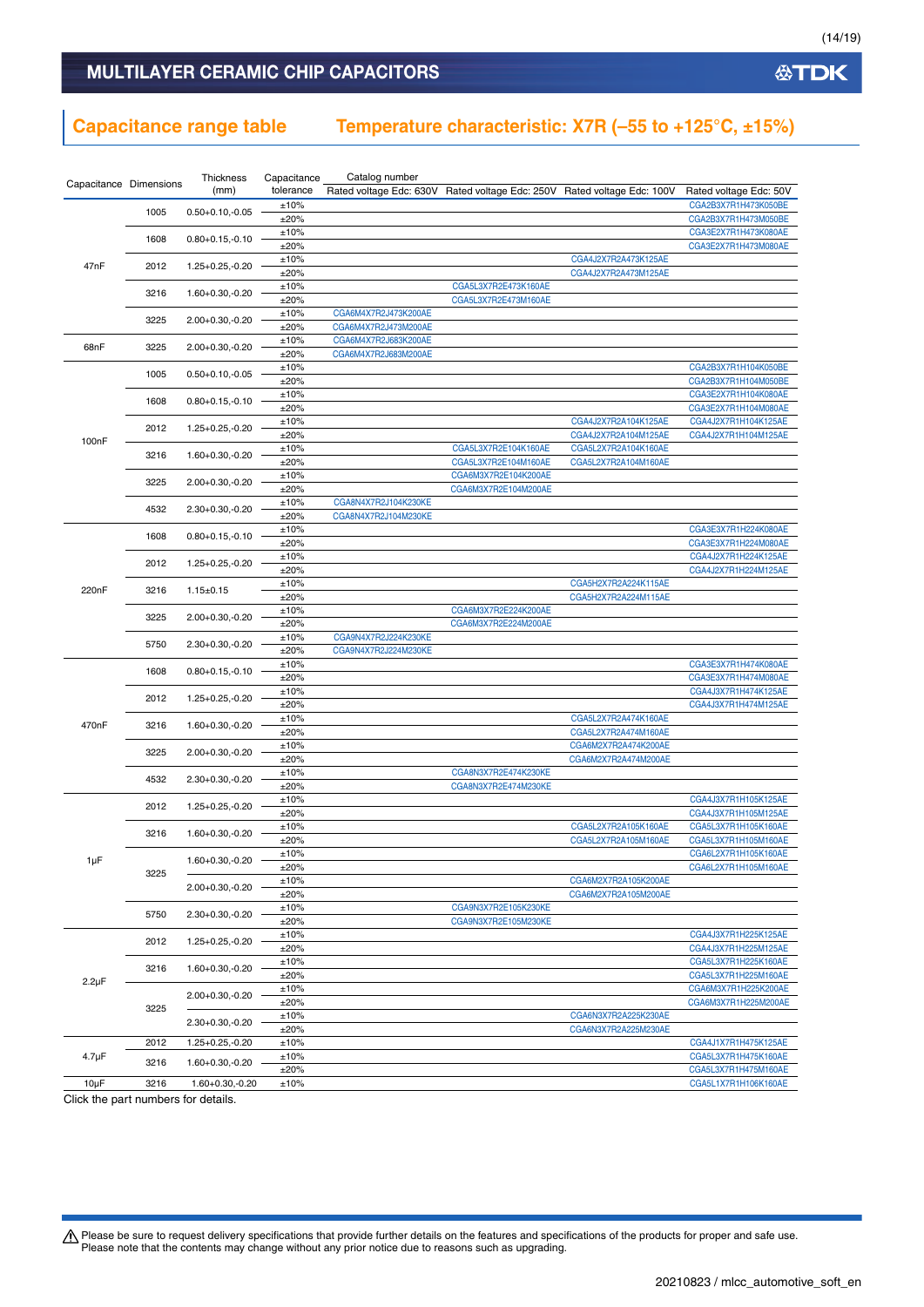# **Capacitance range table Temperature characteristic: X7R (–55 to +125°C, ±15%)**

|                    | Dimensions           | <b>Thickness</b>     | Capacitance          | Catalog number         |                        |                        |                         |
|--------------------|----------------------|----------------------|----------------------|------------------------|------------------------|------------------------|-------------------------|
| Capacitance        |                      | (mm)                 | tolerance            | Rated voltage Edc: 35V | Rated voltage Edc: 25V | Rated voltage Edc: 16V | Rated voltage Edc: 6.3V |
|                    | 1005                 | $0.50 + 0.10, -0.05$ | ±10%                 | CGA2B1X7R1V224K050BE   | CGA2B3X7R1E224K050BE   | CGA2B2X7R1C224K050BE   |                         |
| 220 <sub>n</sub> F |                      |                      | ±20%                 | CGA2B1X7R1V224M050BE   | CGA2B3X7R1E224M050BE   | CGA2B2X7R1C224M050BE   |                         |
|                    | 1608                 | $0.80 + 0.15, -0.10$ | ±10%                 | CGA3E3X7R1V224K080AE   |                        |                        |                         |
|                    |                      |                      | ±20%                 | CGA3E3X7R1V224M080AE   |                        |                        |                         |
| 470 <sub>n</sub> F | 1608                 | $0.80 + 0.15, -0.10$ | ±10%                 | CGA3E1X7R1V474K080AE   | CGA3E3X7R1E474K080AE   |                        |                         |
|                    |                      |                      | ±20%                 | CGA3E1X7R1V474M080AE   | CGA3E3X7R1E474M080AE   |                        |                         |
|                    | 1608                 |                      | ±10%                 | CGA3E1X7R1V105K080AE   | CGA3E1X7R1E105K080AE   |                        |                         |
| $1\mu F$           | $0.80 + 0.15, -0.10$ | ±20%                 | CGA3E1X7R1V105M080AE | CGA3E1X7R1E105M080AE   |                        |                        |                         |
|                    | 2012                 | $1.25 + 0.25, -0.20$ | ±10%                 | CGA4J3X7R1V105K125AE   |                        |                        |                         |
|                    |                      |                      | ±20%                 | CGA4J3X7R1V105M125AE   |                        |                        |                         |
|                    | 2012                 | $1.25 + 0.25, -0.20$ | ±10%                 | CGA4J1X7R1V225K125AE   | CGA4J3X7R1E225K125AE   |                        |                         |
| $2.2\mu F$         |                      |                      | ±20%                 | CGA4J1X7R1V225M125AE   | CGA4J3X7R1E225M125AE   |                        |                         |
|                    | 3216                 | $1.60 + 0.30, -0.20$ | ±10%                 | CGA5L3X7R1V225K160AE   | CGA5L2X7R1E225K160AE   |                        |                         |
|                    |                      |                      | ±20%                 | CGA5L3X7R1V225M160AE   | CGA5L2X7R1E225M160AE   |                        |                         |
|                    | 2012                 | $1.25 + 0.25, -0.20$ | ±10%                 | CGA4J1X7R1V475K125AE   | CGA4J1X7R1E475K125AE   | CGA4J3X7R1C475K125AE   |                         |
| $4.7\mu F$         |                      |                      | ±20%                 | CGA4J1X7R1V475M125AE   | CGA4J1X7R1E475M125AE   | CGA4J3X7R1C475M125AE   |                         |
|                    | 3216                 | $1.60 + 0.30, -0.20$ | ±10%                 | CGA5L1X7R1V475K160AE   |                        |                        |                         |
|                    |                      |                      | ±20%                 | CGA5L1X7R1V475M160AE   |                        |                        |                         |
|                    | 3216                 | 1.60+0.30,-0.20      | ±10%                 | CGA5L1X7R1V106K160AE   | CGA5L1X7R1E106K160AE   |                        |                         |
| $10\mu F$          |                      |                      | ±20%                 | CGA5L1X7R1V106M160AE   | CGA5L1X7R1E106M160AE   |                        |                         |
| $22\mu F$          | 3216                 | 1.60+0.30,-0.20      | ±20%                 |                        |                        |                        | CGA5L1X7R0J226M160AE    |
|                    | 3225                 | $2.50 + 0.30$        | ±20%                 |                        | CGA6P3X7R1E226M250AE   |                        |                         |
| $47\mu F$          | 7563                 | 2.30 (2.50max.)      | ±20%                 |                        | CGADN3X7R1E476M230LE   |                        |                         |

Click the part numbers for details.

### **Capacitance range table Temperature characteristic: X7S (–55 to +125°C, ±22%)**

| Capacitance Dimensions |      | Thickness              | Capacitance | Catalog number          |                                                                                             |                      |                      |                      |
|------------------------|------|------------------------|-------------|-------------------------|---------------------------------------------------------------------------------------------|----------------------|----------------------|----------------------|
|                        |      | (mm)                   | tolerance   | Rated voltage Edc: 100V | Rated voltage Edc: 50V Rated voltage Edc: 25V Rated voltage Edc: 16V Rated voltage Edc: 10V |                      |                      |                      |
| 47nF                   | 1608 | $0.80 + 0.15, -0.10$   | ±10%        | CGA3E3X7S2A473K080AE    |                                                                                             |                      |                      |                      |
|                        |      |                        | ±20%        | CGA3E3X7S2A473M080AE    |                                                                                             |                      |                      |                      |
| 100 <sub>n</sub> F     | 1608 | $0.80 + 0.15, -0.10$   | ±10%        | CGA3E3X7S2A104K080AE    |                                                                                             |                      |                      |                      |
|                        |      |                        | ±20%        | CGA3E3X7S2A104M080AE    |                                                                                             |                      |                      |                      |
| 220 <sub>n</sub> F     | 2012 | $0.85 + 0.15$          | ±10%        | CGA4F3X7S2A224K085AE    |                                                                                             |                      |                      |                      |
|                        |      |                        | ±20%        | CGA4F3X7S2A224M085AE    |                                                                                             |                      |                      |                      |
|                        | 1005 | $0.50 + 0.10, -0.05$   | ±10%        |                         |                                                                                             |                      | CGA2B1X7S1C474K050BE | CGA2B3X7S1A474K050BE |
| 470 <sub>n</sub> F     |      |                        | ±20%        |                         |                                                                                             |                      | CGA2B1X7S1C474M050BE | CGA2B3X7S1A474M050BE |
|                        |      | $1.25 + 0.25 - 0.20$   | ±10%        | CGA4J3X7S2A474K125AE    |                                                                                             |                      |                      |                      |
|                        | 2012 |                        | ±20%        | CGA4J3X7S2A474M125AE    |                                                                                             |                      |                      |                      |
|                        |      |                        | ±10%        | CGA4J3X7S2A105K125AE    |                                                                                             |                      |                      |                      |
| $1 \mu F$              | 2012 | $1.25 + 0.25 - 0.20$   | ±20%        | CGA4J3X7S2A105M125AE    |                                                                                             |                      |                      |                      |
|                        |      | $0.80 + 0.15, -0.10$ - | ±10%        |                         |                                                                                             |                      | CGA3E1X7S1C225K080AE | CGA3E3X7S1A225K080AE |
|                        | 1608 |                        | ±20%        |                         |                                                                                             |                      | CGA3E1X7S1C225M080AE | CGA3E3X7S1A225M080AE |
| $2.2 \mu F$            |      |                        | ±10%        | CGA5L3X7S2A225K160AE    |                                                                                             |                      |                      |                      |
|                        | 3216 | $1.60 + 0.30, -0.20$   | ±20%        | CGA5L3X7S2A225M160AE    |                                                                                             |                      |                      |                      |
|                        |      |                        | ±10%        | CGA6M3X7S2A335K200AE    |                                                                                             |                      |                      |                      |
| $3.3\mu F$             | 3225 | $2.00+0.30,-0.20$      | ±20%        | CGA6M3X7S2A335M200AE    |                                                                                             |                      |                      |                      |
|                        |      |                        | ±10%        | CGA6M3X7S2A475K200AE    |                                                                                             |                      |                      |                      |
|                        |      | $2.00+0.30,-0.20$      | ±20%        | CGA6M3X7S2A475M200AE    |                                                                                             |                      |                      |                      |
| $4.7 \mu F$            | 3225 |                        | ±10%        |                         | CGA6N3X7S1H475K230AE                                                                        |                      |                      |                      |
|                        |      | $2.30 + 0.30, -0.20$   | ±20%        |                         | CGA6N3X7S1H475M230AE                                                                        |                      |                      |                      |
|                        |      |                        | ±10%        |                         |                                                                                             | CGA4J1X7S1E106K125AE | CGA4J1X7S1C106K125AE | CGA4J3X7S1A106K125AE |
|                        | 2012 | $1.25 + 0.25 - 0.20$   | ±20%        |                         |                                                                                             |                      | CGA4J1X7S1C106M125AE | CGA4J3X7S1A106M125AE |
|                        |      |                        | ±10%        |                         | CGA6P3X7S1H106K250AE                                                                        |                      |                      |                      |
| $10\mu F$              | 3225 | $2.50 + 0.30$          | ±20%        |                         | CGA6P3X7S1H106M250AE                                                                        |                      |                      |                      |
|                        |      |                        | ±10%        | CGA9N3X7S2A106K230KE    |                                                                                             |                      |                      |                      |
|                        | 5750 | $2.30 + 0.30, -0.20$   | ±20%        | CGA9N3X7S2A106M230KE    |                                                                                             |                      |                      |                      |

Click the part numbers for details.

Please be sure to request delivery specifications that provide further details on the features and specifications of the products for proper and safe use.<br>Please note that the contents may change without any prior notice d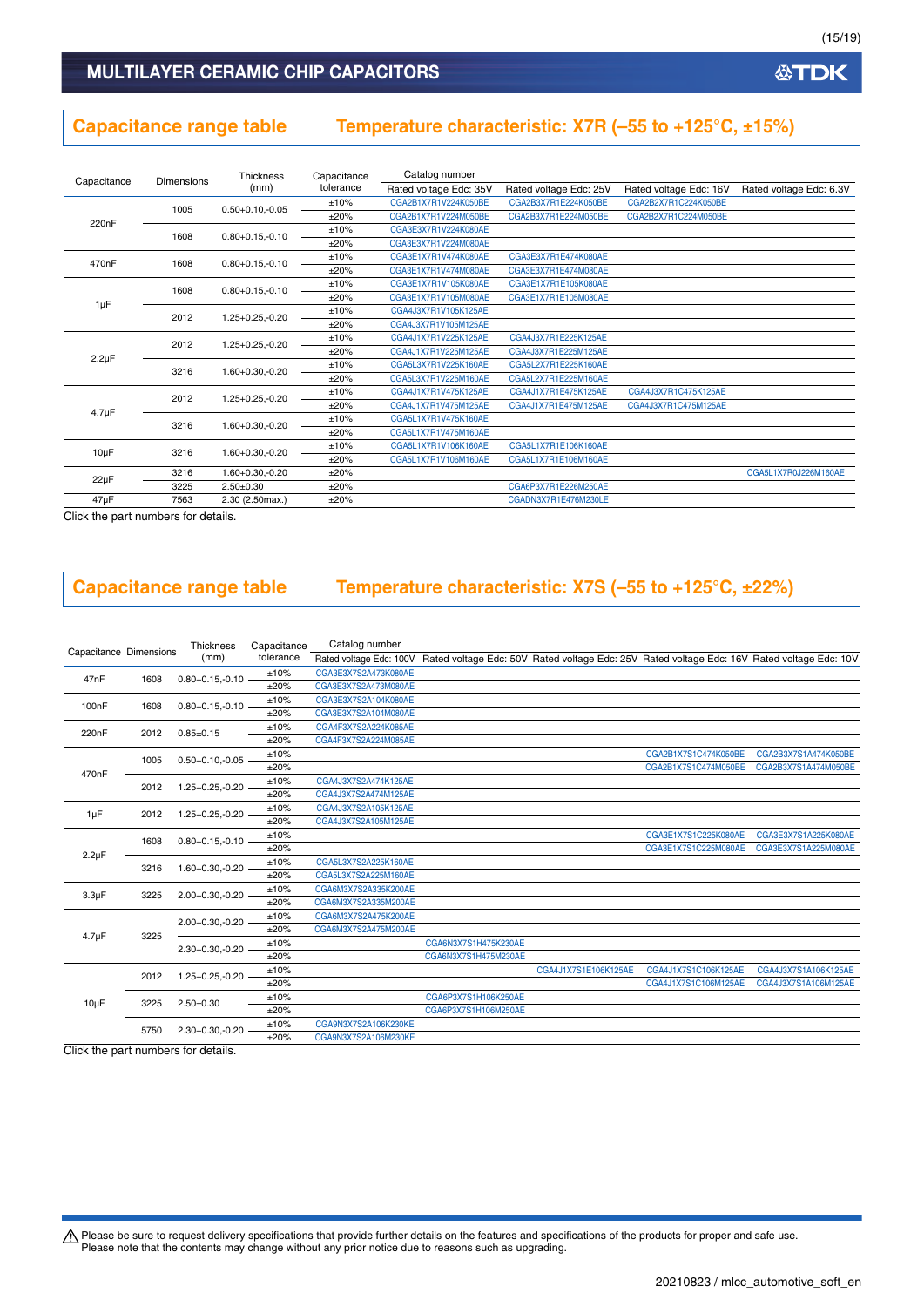### MULTILAYER CERAMIC CHIP CAPACITORS

### **Capacitance range table Temperature characteristic: X7T (–55 to +125°C, +22, –33%)**

|                    | Capacitance Dimensions | <b>Thickness</b>     | Capacitance | Catalog number          |                         |                         |
|--------------------|------------------------|----------------------|-------------|-------------------------|-------------------------|-------------------------|
|                    |                        | (mm)                 | tolerance   | Rated voltage Edc: 630V | Rated voltage Edc: 450V | Rated voltage Edc: 250V |
| $100$ F            | 2012                   | $0.85 \pm 0.15$      | ±10%        |                         | CGA4F4X7T2W103K085AE    |                         |
|                    |                        |                      | ±20%        |                         | CGA4F4X7T2W103M085AE    |                         |
| 22 nF              | 2012                   | $1.25 + 0.25 - 0.20$ | ±10%        |                         | CGA4J4X7T2W223K125AE    |                         |
|                    |                        |                      | ±20%        |                         | CGA4J4X7T2W223M125AE    |                         |
|                    | 2012                   | 1.25+0.25,-0.20      | ±10%        |                         | CGA4J4X7T2W473K125AE    | CGA4J3X7T2E473K125AE    |
| 47 nF              |                        |                      | ±20%        |                         | CGA4J4X7T2W473M125AE    | CGA4J3X7T2E473M125AE    |
|                    | 3216                   | 1.60+0.30,-0.20      | ±10%        | CGA5L1X7T2J473K160AE    |                         |                         |
|                    |                        |                      | ± 20%       | CGA5L1X7T2J473M160AE    |                         |                         |
|                    | 2012                   | 1.25+0.25,-0.20      | ±10%        |                         |                         | CGA4J3X7T2E104K125AE    |
|                    |                        |                      | ±20%        |                         |                         | CGA4J3X7T2E104M125AE    |
| 100 nF             | 3216                   | 1.60+0.30,-0.20      | ±10%        |                         | CGA5L4X7T2W104K160AE    |                         |
|                    |                        |                      | ± 20%       |                         | CGA5L4X7T2W104M160AE    |                         |
|                    | 3225                   | 1.60+0.30,-0.20      | ±10%        | CGA6L1X7T2J104K160AE    |                         |                         |
|                    |                        |                      | ±20%        | CGA6L1X7T2J104M160AE    |                         |                         |
| 150 <sub>n</sub> F | 3225                   | $2.00+0.30,-0.20$    | ±10%        | CGA6M1X7T2J154K200AE    |                         |                         |
|                    |                        |                      | ±20%        | CGA6M1X7T2J154M200AE    |                         |                         |
|                    | 3216                   | 1.60+0.30,-0.20      | ±10%        |                         |                         | CGA5L3X7T2E224K160AE    |
|                    |                        |                      |             | ±20%                    |                         |                         |
| 220 nF             | 3225                   | 2.00+0.30,-0.20      | ±10%        |                         | CGA6M4X7T2W224K200AE    |                         |
|                    |                        |                      | ±20%        |                         | CGA6M4X7T2W224M200AE    |                         |
|                    | 4532                   | 2.00+0.30,-0.20      | ±10%        | CGA8M1X7T2J224K200KE    |                         |                         |
|                    |                        |                      | ±20%        | CGA8M1X7T2J224M200KE    |                         |                         |
| 330 <sub>n</sub> F | 3225                   | 2.00+0.30,-0.20      | ±10%        |                         |                         | CGA6M3X7T2E334K200AE    |
|                    |                        |                      | ±20%        |                         |                         | CGA6M3X7T2E334M200AE    |
|                    | 4532                   | $2.30+0.30,-0.20$    | ±10%        |                         | CGA8N4X7T2W474K230KE    |                         |
| 470 nF             |                        |                      | ±20%        |                         | CGA8N4X7T2W474M230KE    |                         |
|                    | 5750                   | $2.50 + 0.30$        | ±10%        | CGA9P1X7T2J474K250KE    |                         |                         |
|                    |                        |                      | ± 20%       | CGA9P1X7T2J474M250KE    |                         |                         |
|                    | 4532                   | $2.50+0.30$          | ±10%        |                         |                         | CGA8P3X7T2E105K250KE    |
| $1 \mu F$          |                        |                      | ±20%        |                         |                         | CGA8P3X7T2E105M250KE    |
|                    | 5750                   | $2.50 + 0.30$        | ±10%        |                         | CGA9P4X7T2W105K250KE    |                         |
|                    |                        |                      | ±20%        |                         | CGA9P4X7T2W105M250KE    |                         |
| 2.2 uF             | 5750                   | $2.50 + 0.30$        | ±10%        |                         |                         | CGA9P3X7T2E225K250KE    |
|                    |                        |                      | ±20%        |                         |                         | CGA9P3X7T2E225M250KE    |

Click the part numbers for details.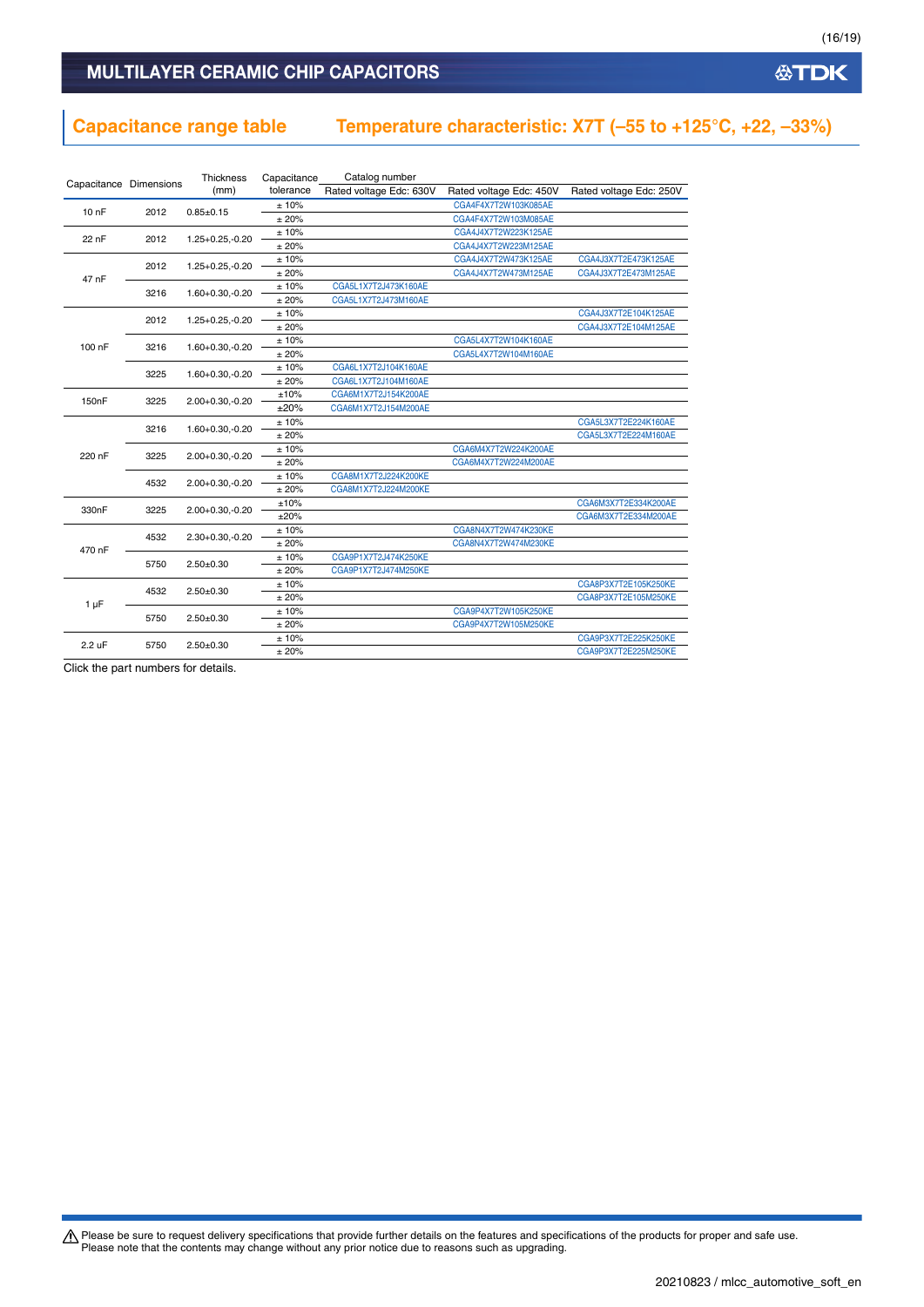### **Capacitance range table Temperature characteristic: X8R (–55 to +150°C, ±15%)**

| Capacitance Dimensions |      | Thickness            | Capacitance  | Catalog number                               |                                              |                        |                        |
|------------------------|------|----------------------|--------------|----------------------------------------------|----------------------------------------------|------------------------|------------------------|
|                        |      | (mm)                 | tolerance    | Rated voltage Edc: 100V                      | Rated voltage Edc: 50V                       | Rated voltage Edc: 25V | Rated voltage Edc: 16V |
| 150pF                  | 1005 | $0.50 + 0.10, -0.05$ | ±10%         | CGA2B2X8R2A151K050BE                         | CGA2B2X8R1H151K050BE                         |                        |                        |
|                        |      |                      | ±20%         | CGA2B2X8R2A151M050BE                         | CGA2B2X8R1H151M050BE                         |                        |                        |
| 220pF                  | 1005 | $0.50 + 0.10, -0.05$ | ±10%         | CGA2B2X8R2A221K050BE                         | CGA2B2X8R1H221K050BE                         |                        |                        |
|                        |      |                      | ±20%         | CGA2B2X8R2A221M050BE                         | CGA2B2X8R1H221M050BE                         |                        |                        |
| 330pF                  | 1005 | $0.50 + 0.10, -0.05$ | ±10%         | CGA2B2X8R2A331K050BE                         | CGA2B2X8R1H331K050BE                         |                        |                        |
|                        |      |                      | ±20%         | CGA2B2X8R2A331M050BE                         | CGA2B2X8R1H331M050BE                         |                        |                        |
| 470pF                  | 1005 | $0.50 + 0.10, -0.05$ | ±10%         | CGA2B2X8R2A471K050BE                         | CGA2B2X8R1H471K050BE                         |                        |                        |
|                        |      |                      | ±20%         | CGA2B2X8R2A471M050BE                         | CGA2B2X8R1H471M050BE                         |                        |                        |
| 680pF                  | 1005 | $0.50 + 0.10, -0.05$ | ±10%         | CGA2B2X8R2A681K050BE                         | CGA2B2X8R1H681K050BE                         |                        |                        |
|                        |      |                      | ±20%         | CGA2B2X8R2A681M050BE                         | CGA2B2X8R1H681M050BE                         |                        |                        |
|                        | 1005 | $0.50 + 0.10, -0.05$ | ±10%         | CGA2B2X8R2A102K050BE                         | CGA2B2X8R1H102K050BE                         |                        |                        |
|                        |      |                      | ±20%         | CGA2B2X8R2A102M050BE                         | CGA2B2X8R1H102M050BE                         |                        |                        |
| 1nF                    |      |                      | ±10%         | CGA3E2X8R2A102K080AE                         | CGA3E2X8R1H102K080AE                         |                        |                        |
|                        | 1608 | $0.80 + 0.15, -0.10$ | ±20%         | CGA3E2X8R2A102M080AE                         | CGA3E2X8R1H102M080AE                         |                        |                        |
|                        |      |                      | ±10%         | CGA2B2X8R2A152K050BE                         | CGA2B2X8R1H152K050BE                         |                        |                        |
|                        | 1005 | $0.50 + 0.10, -0.05$ | ±20%         | CGA2B2X8R2A152M050BE                         | CGA2B2X8R1H152M050BE                         |                        |                        |
| 1.5nF                  |      |                      | ±10%         | CGA3E2X8R2A152K080AE                         | CGA3E2X8R1H152K080AE                         |                        |                        |
|                        | 1608 | $0.80 + 0.15, -0.10$ | ±20%         | CGA3E2X8R2A152M080AE                         | CGA3E2X8R1H152M080AE                         |                        |                        |
|                        |      |                      | ±10%         | CGA2B2X8R2A222K050BE                         | CGA2B2X8R1H222K050BE                         |                        |                        |
|                        | 1005 | $0.50 + 0.10, -0.05$ | ±20%         | CGA2B2X8R2A222M050BE                         | CGA2B2X8R1H222M050BE                         |                        |                        |
| 2.2nF                  |      |                      | ±10%         | CGA3E2X8R2A222K080AE                         | CGA3E2X8R1H222K080AE                         |                        |                        |
|                        | 1608 | $0.80 + 0.15, -0.10$ | ±20%         | CGA3E2X8R2A222M080AE                         | CGA3E2X8R1H222M080AE                         |                        |                        |
|                        |      |                      | ±10%         | CGA2B3X8R2A332K050BE                         | CGA2B2X8R1H332K050BE                         |                        |                        |
|                        | 1005 | $0.50 + 0.10, -0.05$ | ±20%         | CGA2B3X8R2A332M050BE                         | CGA2B2X8R1H332M050BE                         |                        |                        |
| 3.3nF                  |      |                      | ±10%         | CGA3E2X8R2A332K080AE                         | CGA3E2X8R1H332K080AE                         |                        |                        |
|                        | 1608 | $0.80 + 0.15, -0.10$ | ±20%         | CGA3E2X8R2A332M080AE                         | CGA3E2X8R1H332M080AE                         |                        |                        |
|                        |      |                      | ±10%         |                                              | CGA2B2X8R1H472K050BE                         |                        |                        |
|                        | 1005 | $0.50 + 0.10, -0.05$ | ±20%         |                                              | CGA2B2X8R1H472M050BE                         |                        |                        |
| 4.7nF                  |      |                      | ±10%         | CGA3E2X8R2A472K080AE                         | CGA3E2X8R1H472K080AE                         |                        |                        |
| 1608                   |      | $0.80 + 0.15, -0.10$ | ±20%         | CGA3E2X8R2A472M080AE                         | CGA3E2X8R1H472M080AE                         |                        |                        |
|                        |      |                      | ±10%         |                                              | CGA2B3X8R1H682K050BE                         | CGA2B2X8R1E682K050BE   |                        |
|                        | 1005 | $0.50 + 0.10, -0.05$ | ±20%         |                                              | CGA2B3X8R1H682M050BE                         | CGA2B2X8R1E682M050BE   |                        |
| 6.8nF                  |      |                      | ±10%         | CGA3E2X8R2A682K080AE                         | CGA3E2X8R1H682K080AE                         |                        |                        |
|                        | 1608 | $0.80 + 0.15, -0.10$ | ±20%         | CGA3E2X8R2A682M080AE                         | CGA3E2X8R1H682M080AE                         |                        |                        |
|                        |      |                      | ±10%         |                                              | CGA2B3X8R1H103K050BE                         | CGA2B2X8R1E103K050BE   |                        |
|                        | 1005 | $0.50 + 0.10, -0.05$ | ±20%         |                                              | CGA2B3X8R1H103M050BE                         | CGA2B2X8R1E103M050BE   |                        |
| 10nF                   |      |                      |              |                                              |                                              |                        |                        |
|                        | 1608 | $0.80 + 0.15, -0.10$ | ±10%<br>±20% | CGA3E2X8R2A103K080AE<br>CGA3E2X8R2A103M080AE | CGA3E2X8R1H103K080AE<br>CGA3E2X8R1H103M080AE |                        |                        |
|                        |      |                      |              |                                              |                                              |                        |                        |
|                        | 1005 | $0.50 + 0.10, -0.05$ | ±10%         |                                              |                                              | CGA2B3X8R1E153K050BE   |                        |
| 15nF                   |      |                      | ±20%         |                                              |                                              | CGA2B3X8R1E153M050BE   |                        |
|                        | 1608 | $0.80 + 0.15, -0.10$ | ±10%         | CGA3E2X8R2A153K080AE                         | CGA3E2X8R1H153K080AE                         |                        |                        |
|                        |      |                      | ±20%         | CGA3E2X8R2A153M080AE                         | CGA3E2X8R1H153M080AE                         |                        |                        |
|                        | 1005 | $0.50 + 0.10, -0.05$ | ±10%         |                                              |                                              | CGA2B3X8R1E223K050BE   |                        |
|                        |      |                      | ±20%         |                                              |                                              | CGA2B3X8R1E223M050BE   |                        |
| 22nF                   | 1608 | $0.80 + 0.15, -0.10$ | ±10%         | CGA3E3X8R2A223K080AE                         | CGA3E2X8R1H223K080AE                         |                        |                        |
|                        |      |                      | ±20%         | CGA3E3X8R2A223M080AE                         | CGA3E2X8R1H223M080AE                         |                        |                        |
|                        | 2012 | $1.25 + 0.25, -0.20$ | ±10%         | CGA4J2X8R2A223K125AE                         |                                              |                        |                        |
|                        |      |                      | ±20%         | CGA4J2X8R2A223M125AE                         |                                              |                        |                        |
|                        | 1005 | $0.50 + 0.10, -0.05$ | ±10%         |                                              |                                              | CGA2B1X8R1E333K050BE   | CGA2B3X8R1C333K050BE   |
|                        |      |                      | ±20%         |                                              |                                              | CGA2B1X8R1E333M050BE   | CGA2B3X8R1C333M050BE   |
| 33nF                   | 1608 | $0.80 + 0.15, -0.10$ | ±10%         |                                              | CGA3E2X8R1H333K080AE                         |                        |                        |
|                        |      |                      | ±20%         |                                              | CGA3E2X8R1H333M080AE                         |                        |                        |
|                        | 2012 | $1.25 + 0.25 - 0.20$ | ±10%         | CGA4J3X8R2A333K125AE                         |                                              |                        |                        |
|                        |      |                      | ±20%         | CGA4J3X8R2A333M125AE                         |                                              |                        |                        |
|                        | 1005 | $0.50 + 0.10, -0.05$ | ±10%         |                                              |                                              | CGA2B1X8R1E473K050BE   | CGA2B3X8R1C473K050BE   |
|                        |      |                      | ±20%         |                                              |                                              | CGA2B1X8R1E473M050BE   | CGA2B3X8R1C473M050BE   |
| 47nF                   | 1608 | $0.80 + 0.15, -0.10$ | ±10%         |                                              | CGA3E2X8R1H473K080AE                         |                        |                        |
|                        |      |                      | ±20%         |                                              | CGA3E2X8R1H473M080AE                         |                        |                        |
|                        |      | $1.25 + 0.25 - 0.20$ | ±10%         | CGA4J3X8R2A473K125AE                         |                                              |                        |                        |
|                        | 2012 |                      | ±20%         | CGA4J3X8R2A473M125AE                         |                                              |                        |                        |
|                        |      |                      | ±10%         |                                              | CGA3E3X8R1H683K080AE                         | CGA3E2X8R1E683K080AE   |                        |
|                        | 1608 | $0.80 + 0.15, -0.10$ | ±20%         |                                              | CGA3E3X8R1H683M080AE                         | CGA3E2X8R1E683M080AE   |                        |
| 68nF                   |      | $1.25 + 0.25 - 0.20$ | ±10%         | CGA4J3X8R2A683K125AE                         | CGA4J2X8R1H683K125AE                         |                        |                        |
|                        | 2012 |                      | ±20%         | CGA4J3X8R2A683M125AE                         | CGA4J2X8R1H683M125AE                         |                        |                        |
|                        |      |                      |              |                                              |                                              |                        |                        |

■ Gray items: These products are not recommended for new designs. Click the part numbers for details.

Please be sure to request delivery specifications that provide further details on the features and specifications of the products for proper and safe use.<br>Please note that the contents may change without any prior notice d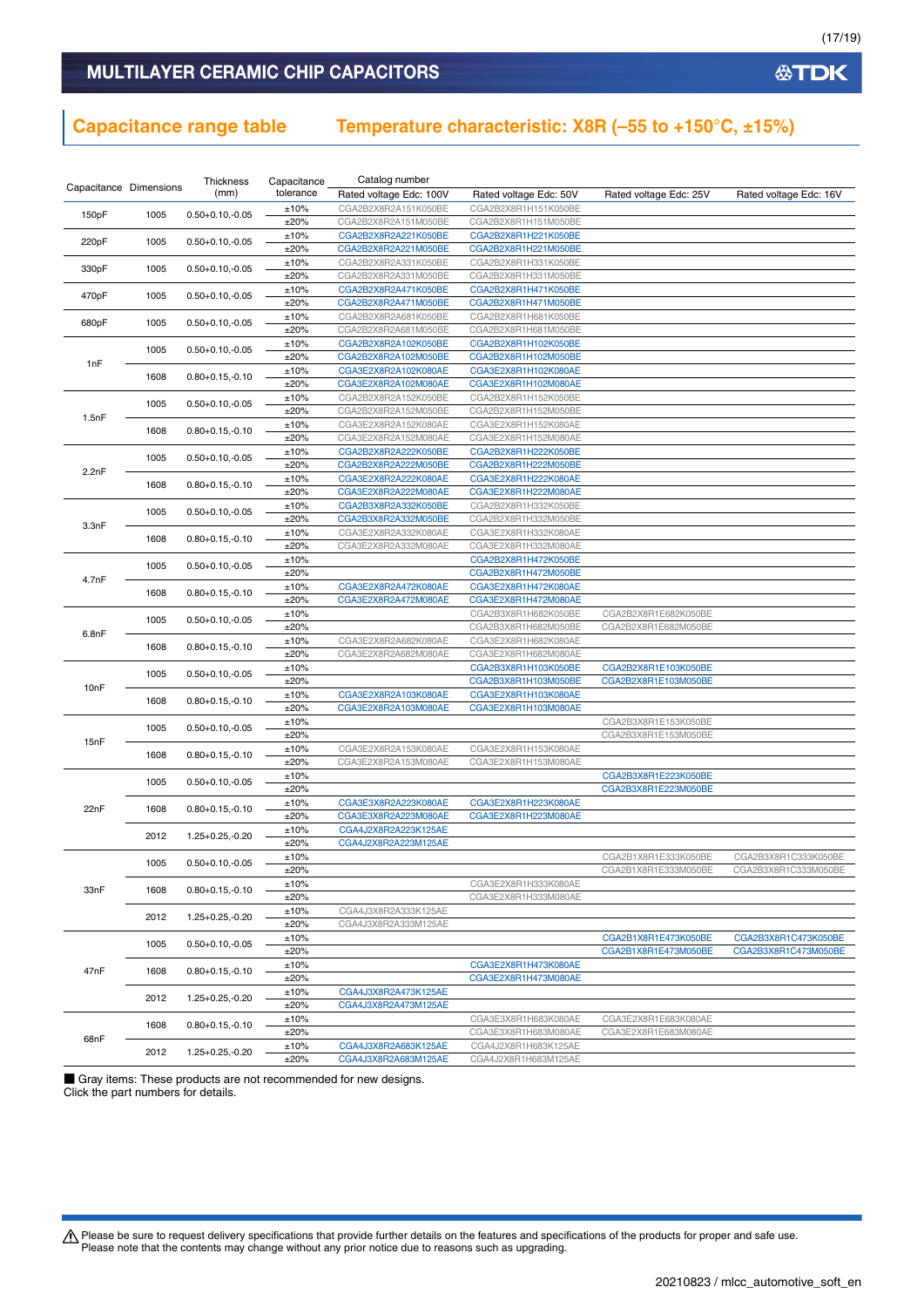### **Capacitance range table Temperature characteristic: X8R (–55 to +150°C, ±15%)**

| Capacitance Dimensions |      | Thickness<br>(mm)    | Capacitance<br>tolerance | Catalog number          |                        |                        |                        |
|------------------------|------|----------------------|--------------------------|-------------------------|------------------------|------------------------|------------------------|
|                        |      |                      |                          | Rated voltage Edc: 100V | Rated voltage Edc: 50V | Rated voltage Edc: 25V | Rated voltage Edc: 16V |
|                        | 1608 | $0.80 + 0.15, -0.10$ | ±10%                     |                         | CGA3E3X8R1H104K080AE   | CGA3E2X8R1E104K080AE   |                        |
|                        |      |                      | ±20%                     |                         | CGA3E3X8R1H104M080AE   | CGA3E2X8R1E104M080AE   |                        |
| 100 <sub>n</sub> F     | 2012 | 1.25+0.25,-0.20      | $\pm 10\%$               |                         | CGA4J2X8R1H104K125AE   |                        |                        |
|                        |      |                      | ±20%                     |                         | CGA4J2X8R1H104M125AE   |                        |                        |
|                        | 3216 | $1.15 \pm 0.15$      | ±10%                     | CGA5H2X8R2A104K115AE    |                        |                        |                        |
|                        |      |                      | ±20%                     | CGA5H2X8R2A104M115AE    |                        |                        |                        |
|                        | 1608 | $0.80 + 0.15, -0.10$ | ±10%                     |                         |                        | CGA3E3X8R1E154K080AE   |                        |
|                        |      |                      | ±20%                     |                         |                        | CGA3E3X8R1E154M080AE   |                        |
|                        |      | $0.85 \pm 0.15$      | ±10%                     |                         |                        | CGA4F2X8R1E154K085AE   |                        |
| 150 <sub>n</sub> F     | 2012 |                      | ±20%                     |                         |                        | CGA4F2X8R1E154M085AE   |                        |
|                        |      | 1.25+0.25,-0.20      | ±10%                     |                         | CGA4J3X8R1H154K125AE   |                        |                        |
|                        |      |                      | ±20%                     |                         | CGA4J3X8R1H154M125AE   |                        |                        |
|                        | 3216 | 1.60+0.30,-0.20      | ±10%                     | CGA5L2X8R2A154K160AE    |                        |                        |                        |
|                        |      |                      | ±20%                     | CGA5L2X8R2A154M160AE    |                        |                        |                        |
|                        | 1608 | $0.80 + 0.15, -0.10$ | ±10%                     |                         |                        | CGA3E3X8R1E224K080AE   |                        |
|                        |      |                      | ±20%                     |                         |                        | CGA3E3X8R1E224M080AE   |                        |
| 220 <sub>n</sub> F     | 2012 | 1.25+0.25,-0.20      | ±10%                     |                         | CGA4J3X8R1H224K125AE   | CGA4J2X8R1E224K125AE   |                        |
|                        |      |                      | ±20%                     |                         | CGA4J3X8R1H224M125AE   | CGA4J2X8R1E224M125AE   |                        |
|                        | 3216 | 1.60+0.30,-0.20      | ±10%                     | CGA5L3X8R2A224K160AE    |                        |                        |                        |
|                        |      |                      | ±20%                     | CGA5L3X8R2A224M160AE    |                        |                        |                        |
|                        | 1608 | $0.80 + 0.15, -0.10$ | ±10%                     |                         |                        | CGA3E1X8R1E334K080AE   | CGA3E3X8R1C334K080AE   |
|                        |      |                      | ±20%                     |                         |                        | CGA3E1X8R1E334M080AE   | CGA3E3X8R1C334M080AE   |
| 330nF                  | 2012 | $1.25 + 0.25 - 0.20$ | ±10%                     |                         |                        | CGA4J2X8R1E334K125AE   |                        |
|                        |      |                      | ±20%                     |                         |                        | CGA4J2X8R1E334M125AE   |                        |
|                        | 3216 | 1.60+0.30,-0.20      | ±10%                     | CGA5L3X8R2A334K160AE    | CGA5L2X8R1H334K160AE   |                        |                        |
|                        |      |                      | ±20%                     | CGA5L3X8R2A334M160AE    | CGA5L2X8R1H334M160AE   |                        |                        |
|                        | 1608 | $0.80 + 0.15, -0.10$ | ±10%                     |                         |                        |                        | CGA3E3X8R1C474K080AE   |
|                        |      |                      | ±20%                     |                         |                        |                        | CGA3E3X8R1C474M080AE   |
|                        | 2012 | 1.25+0.25,-0.20      | ±10%                     |                         |                        | CGA4J3X8R1E474K125AE   |                        |
| 470 <sub>n</sub> F     |      |                      | ±20%                     |                         |                        | CGA4J3X8R1E474M125AE   |                        |
|                        | 3216 | 1.60+0.30,-0.20      | ±10%                     |                         | CGA5L2X8R1H474K160AE   |                        |                        |
|                        |      |                      | ±20%                     |                         | CGA5L2X8R1H474M160AE   |                        |                        |
|                        | 3225 | $2.00 + 0.30, -0.20$ | ±10%                     | CGA6M3X8R2A474K200AE    |                        |                        |                        |
|                        |      |                      | ±20%                     | CGA6M3X8R2A474M200AE    |                        |                        |                        |
|                        | 2012 | 1.25+0.25,-0.20      | ±10%                     |                         |                        | CGA4J1X8R1E684K125AE   | CGA4J3X8R1C684K125AE   |
|                        |      |                      | ±20%                     |                         |                        | CGA4J1X8R1E684M125AE   | CGA4J3X8R1C684M125AE   |
| 680nF                  | 3216 | 1.60+0.30,-0.20      | ±10%                     |                         | CGA5L3X8R1H684K160AE   |                        |                        |
|                        |      |                      | ±20%                     |                         | CGA5L3X8R1H684M160AE   |                        |                        |
|                        | 3225 | $2.50 \pm 0.30$      | ±10%                     | CGA6P3X8R2A684K250AE    |                        |                        |                        |
|                        |      |                      | ±20%                     | CGA6P3X8R2A684M250AE    |                        |                        |                        |
|                        | 2012 | 1.25+0.25,-0.20      | ±10%                     |                         |                        | CGA4J1X8R1E105K125AE   | CGA4J3X8R1C105K125AE   |
| 1µF                    |      |                      | ±20%                     |                         |                        | CGA4J1X8R1E105M125AE   | CGA4J3X8R1C105M125AE   |
|                        | 3216 | $1.60 + 0.30, -0.20$ | ±10%                     |                         | CGA5L3X8R1H105K160AE   | CGA5L2X8R1E105K160AE   |                        |
|                        |      |                      | ±20%                     |                         | CGA5L3X8R1H105M160AE   | CGA5L2X8R1E105M160AE   |                        |
| $1.5 \mu F$            | 3216 | 1.60+0.30,-0.20      | ±10%                     |                         |                        | CGA5L3X8R1E155K160AE   |                        |
|                        |      |                      | ±20%                     |                         |                        | CGA5L3X8R1E155M160AE   |                        |
| $2.2 \mu F$            | 3216 | $1.60 + 0.30, -0.20$ | $\pm 10\%$               |                         |                        | CGA5L3X8R1E225K160AE   |                        |
|                        |      |                      | ±20%                     |                         |                        | CGA5L3X8R1E225M160AE   |                        |
|                        | 3216 | $1.60 + 0.30, -0.20$ | ±10%                     |                         |                        | CGA5L1X8R1E335K160AE   | CGA5L3X8R1C335K160AE   |
| $3.3 \mu F$            |      |                      | ±20%                     |                         |                        | CGA5L1X8R1E335M160AE   | CGA5L3X8R1C335M160AE   |
|                        | 3225 | $2.50 + 0.30$        | $\pm 10\%$               |                         |                        | CGA6P2X8R1E335K250AE   |                        |
|                        |      |                      | ±20%                     |                         |                        | CGA6P2X8R1E335M250AE   |                        |
|                        | 3216 | 1.60+0.30,-0.20      | ±10%                     |                         |                        | CGA5L1X8R1E475K160AE   | CGA5L3X8R1C475K160AE   |
| $4.7 \mu F$            |      |                      | ±20%                     |                         |                        | CGA5L1X8R1E475M160AE   | CGA5L3X8R1C475M160AE   |
|                        | 3225 | $2.50 + 0.30$        | ±10%                     |                         |                        | CGA6P3X8R1E475K250AE   |                        |
|                        |      |                      | ±20%                     |                         |                        | CGA6P3X8R1E475M250AE   |                        |
| $10\mu F$              | 3225 | $2.50 \pm 0.30$      | ±10%                     |                         |                        | CGA6P1X8R1E106K250AE   | CGA6P3X8R1C106K250AE   |
|                        |      |                      | ±20%                     |                         |                        | CGA6P1X8R1E106M250AE   | CGA6P3X8R1C106M250AE   |

Click the part numbers for details.

Please be sure to request delivery specifications that provide further details on the features and specifications of the products for proper and safe use.<br>Please note that the contents may change without any prior notice d